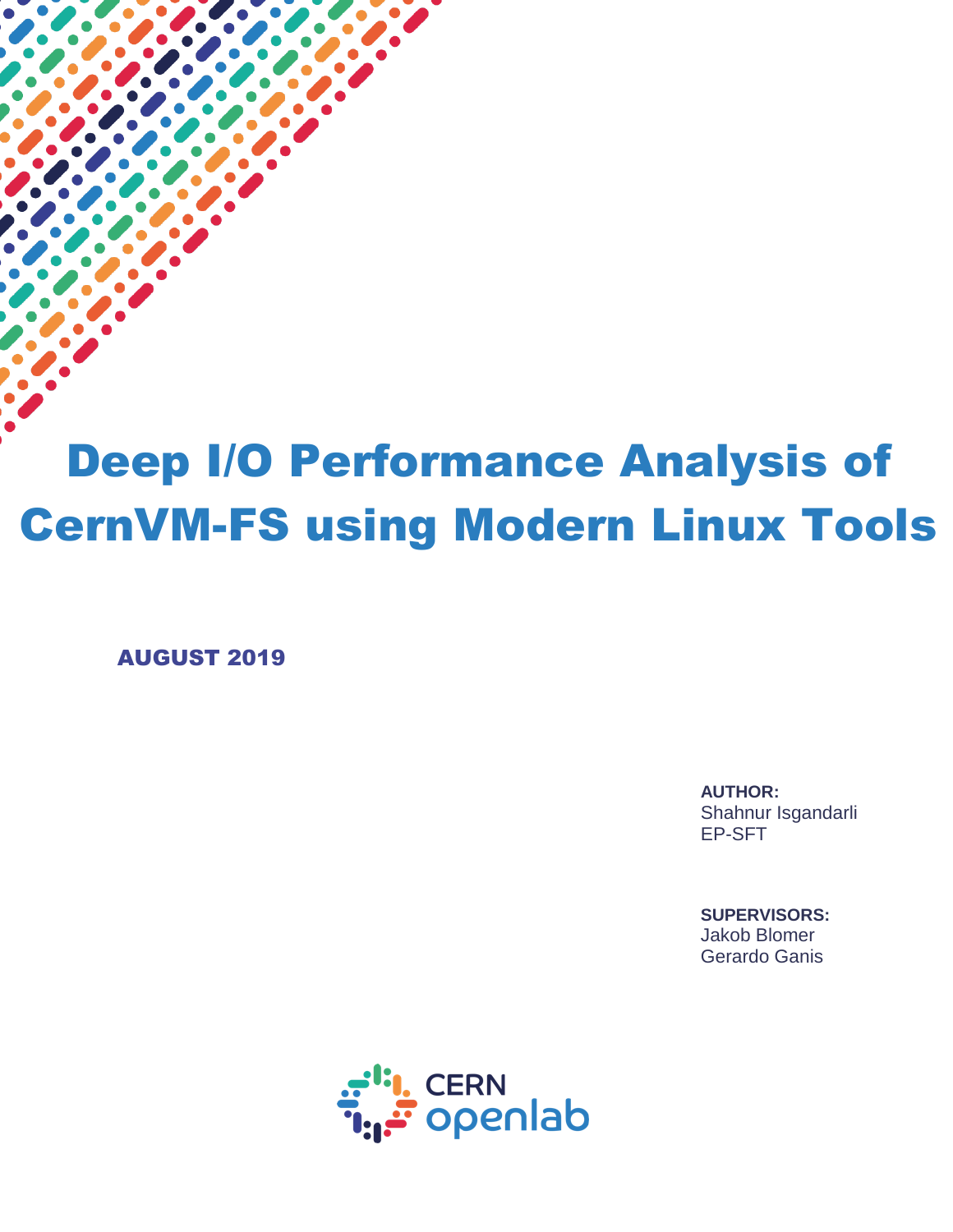

# **PROJECT SPECIFICATION**

 The CernVM File System provides a scalable, reliable and low-maintenance software distribution service. It was developed to assist High Energy Physics (HEP) collaborations to deploy software on the worldwide-distributed computing infrastructure used to run data processing applications. CernVM-FS is implemented as a POSIX read-only file system in user space (a FUSE module).

 The goal of the project is to be able to trace and analyze FUSE calls in CernVM-FS. We would like to connect the dots of user-land and kernel-land performance analysis, answering questions like "how much time did this call spent in the FUSE file system part of the kernel" or "how many times did FUSE kernel callback was executed".

 The student should have a good knowledge of C/C++ programming languages, Linux OS and shell scripting as well as tools for software development such as git, cmake, make.

The project should be implemented within a period of 9 weeks, from June 17, 2019 to August 16, 2019.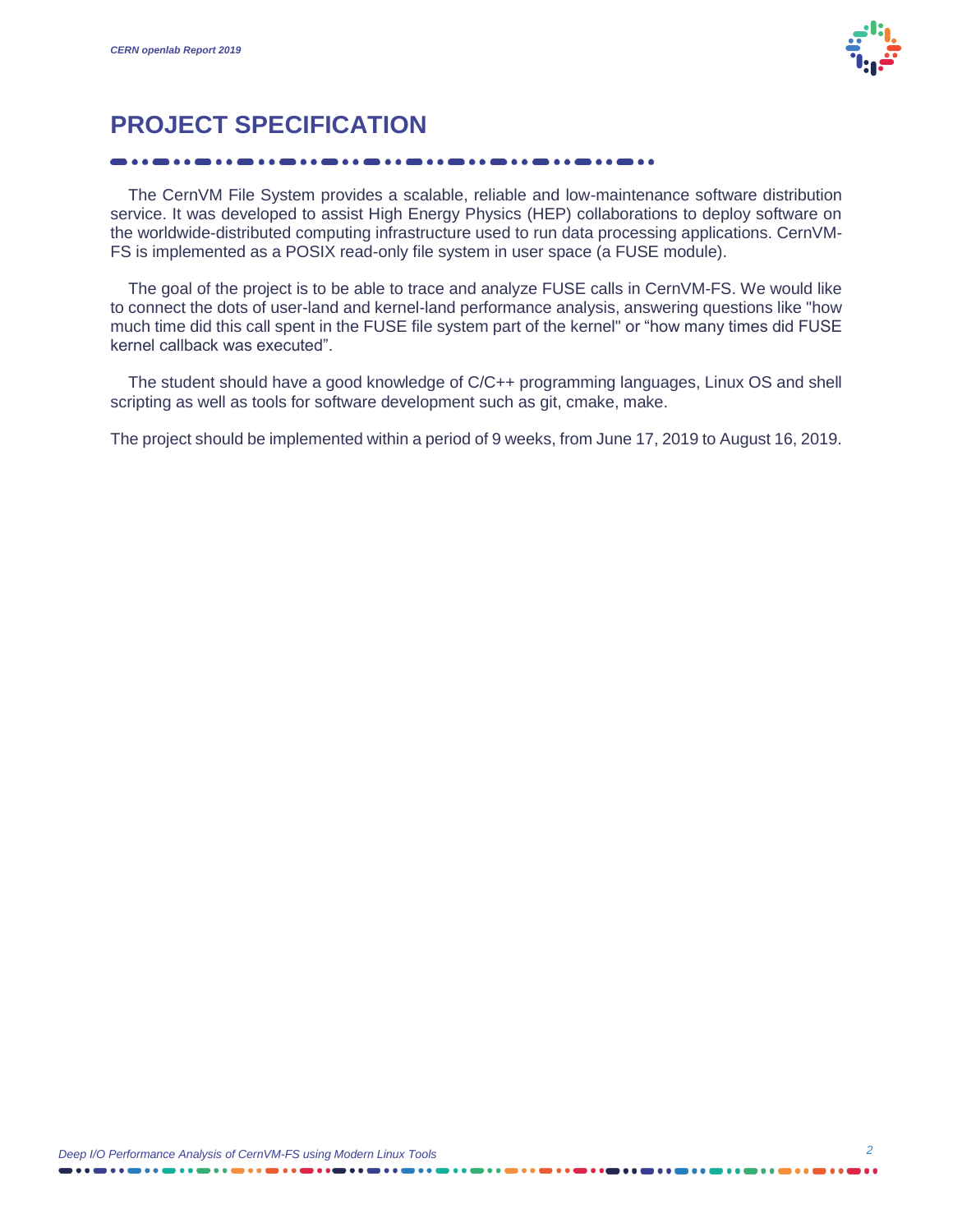

# **ABSTRACT**

 This report describes performance analysis of the CernVM-FS FUSE which is a software distribution service used in high-energy physics research. The performance analysis was conducted in both kernel space as well as in userland. One of the main tools used throughout the project implementation is BPF Compiler Collection (BCC). BCC was used for doing performance analysis on the kernel side of the FUSE calls in CernVM-FS. Some new tools were developed for retrieving performance statistics of the FUSE calls based on the guidelines for developing new BCC programs using the python interface. Besides the kernel space, FUSE userland calls were also undergone performance analysis by means of the code instrumentation. Additionally, log2 histogram was merged to the devel branch of the CernVM-FS code repository.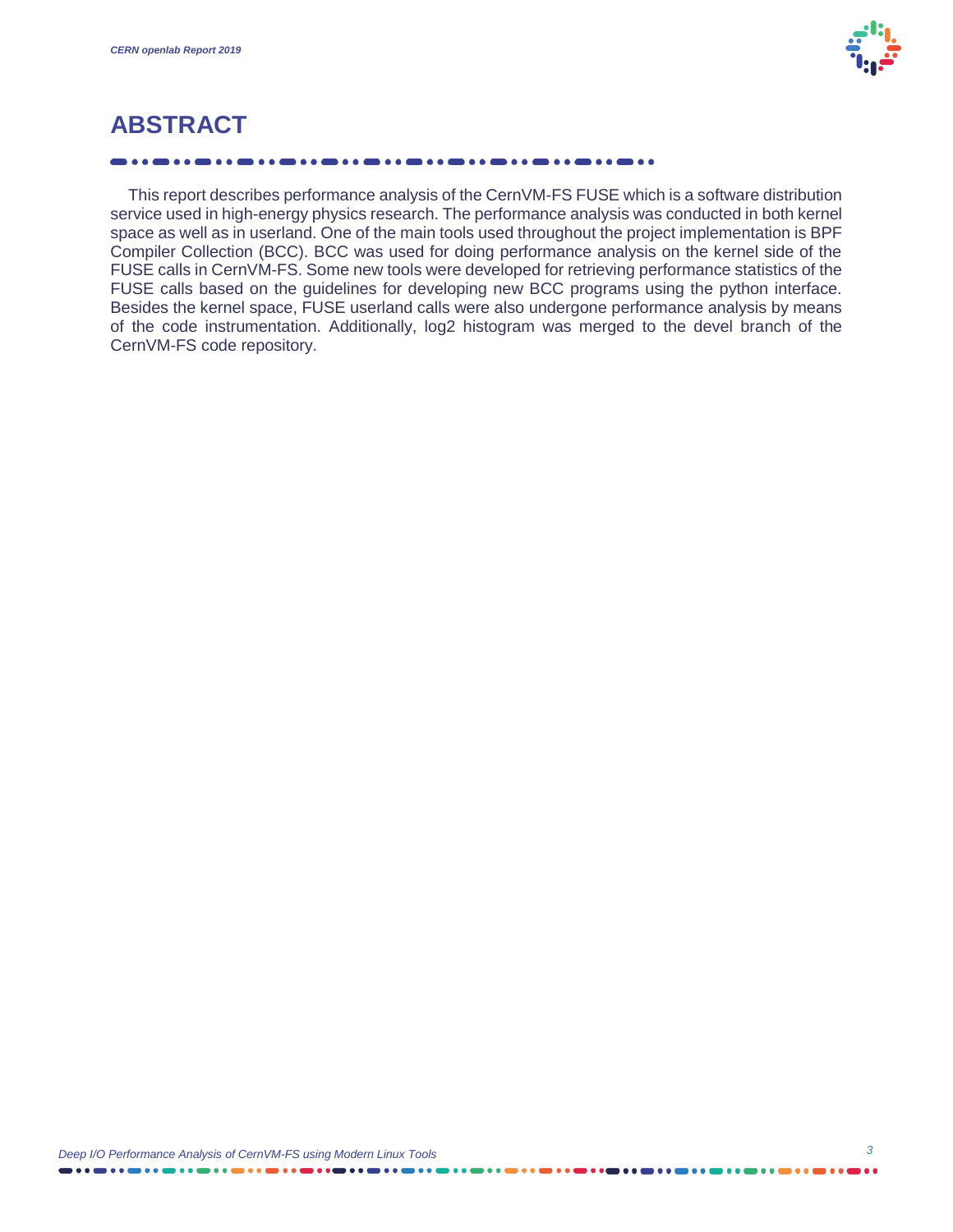

# **TABLE OF CONTENTS**

| <b>INTRODUCTION</b>                              | 5  |
|--------------------------------------------------|----|
| <b>BACKGROUND</b>                                | 6  |
| <b>FUSE</b>                                      | 6  |
| <b>BPF COMPILER COLLECTION</b>                   | 6  |
|                                                  |    |
| <b>PERFORMANCE ENGINEERING OF CERNVM-FS</b>      | 7  |
| <b>KERNEL-SPACE</b>                              | 7  |
| <b>USERLAND</b>                                  | 10 |
|                                                  |    |
| <b>EXPERIMENTS</b>                               | 12 |
| <b>BENCHMARKING WITH KERNEL-LEVEL CACHING</b>    | 13 |
| <b>BENCHMARKING WITHOUT KERNEL-LEVEL CACHING</b> | 15 |
| <b>ANALYSIS</b>                                  | 17 |
| <b>CONCLUSION</b>                                | 18 |
| <b>LIST OF FIGURES</b>                           | 19 |
| <b>REFERENCES</b>                                | 20 |

| Deep I/O Performance Analysis of CernVM-FS using Modern Linux Tools |
|---------------------------------------------------------------------|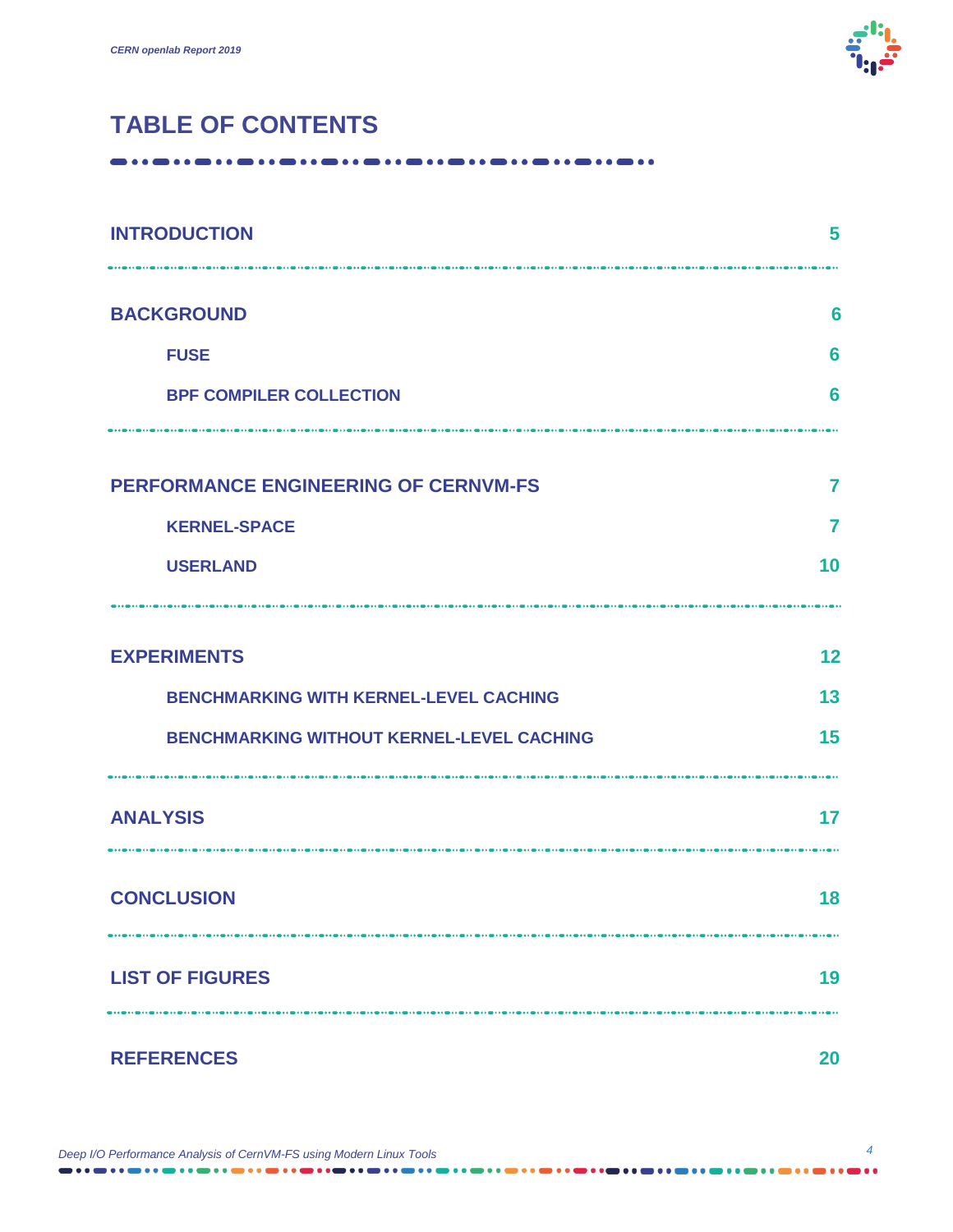

#### **1 Introduction**

CernVM-FS is a software distribution service used for the High Energy Physics (HEP) research [\[1\]](#page-19-0). As a service, it is quite scalable, reliable and requires low-maintenance. CernVM-FS uses a software interface called "Filesystem in Userspace" (FUSE) that allows non-privileged users to create own filesystems without touching the kernel-level code [\[2\]](#page-19-1). The performance analysis of CernVM-FS was a twofold problem:

- 1. Acquisition of performance metrics from the kernel-space.
- 2. Acquisition of performance metrics from the userland.

The approach for the first problem was to use a set of tools for efficient kernel tracing called "BPF Compiler Collection" (BCC) [\[3\]](#page-19-2). The BCC toolset also provides a developer guideline for developing new BCC-based programs using the python interface.

The second problem was solved by means of codebase instrumentation. Timer for measuring the latencies of the CernVM-FS FUSE-related calls was added in the codebase as well as log2 histogram data structure which was needed for storing performance metrics and printing out the results of the screen.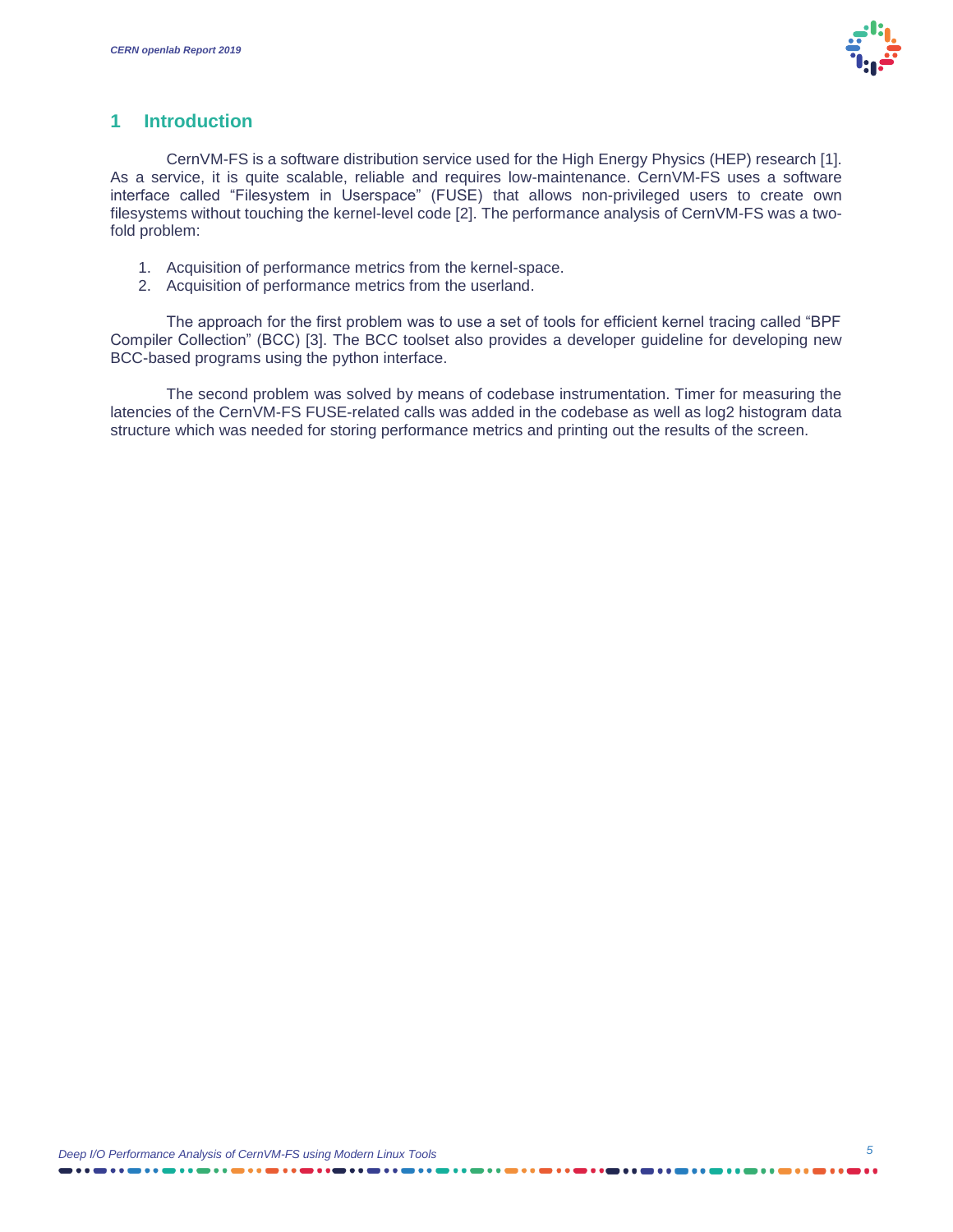#### **2 Background**

#### **2.1 FUSE**

FUSE (or Filesystem in Userspace) is a software interface for Unix and Unix-like operating systems which allows non-privileged users to create own file systems without editing the kernel code [\[2\]](#page-19-1). FUSE works in the following way (see [Figure 1\)](#page-5-0):

- 1. The request to list the files under "/tmp/fuse" directory gets redirected by the kernel through virtual filesystem switch to FUSE interface.
- 2. FUSE executes the registered handle program which is our case is "./hello" and passes the request to it.
- 3. The handler program returns a response to FUSE which is then redirected to the userspace program that originally made the request.



*Figure 1. A flow-chart diagram showing how FUSE works<sup>1</sup> .*

<span id="page-5-0"></span>A literature review about the FUSE performance was conducted. The paper [\[4\]](#page-19-3) describes FUSE technology and its performance overview. The authors found that for many workloads, an optimized FUSE can perform within 5% of the native ext4, however, some workloads are unfriendly to FUSE and can degrade the performance of CPU even if optimized [\[4\]](#page-19-3).

#### **2.2 BPF Compiler Collection**

l

BPF Compiler Collection (BCC) is a set of tools for efficient kernel tracing and performance measurements [\[3\]](#page-19-2). This set of tools allows attaching eBPF programs to the kprobe events. Moreover, BCC tools have a python interface for writing own BCC tools. This interface was used for developing the set of scripts used for measuring latencies and counters of FUSE calls throughout the project implementation.

<sup>1</sup> Credits: https://commons.wikimedia.org/wiki/File:FUSE\_structure.svg#/media/File:FUSE\_structure.svg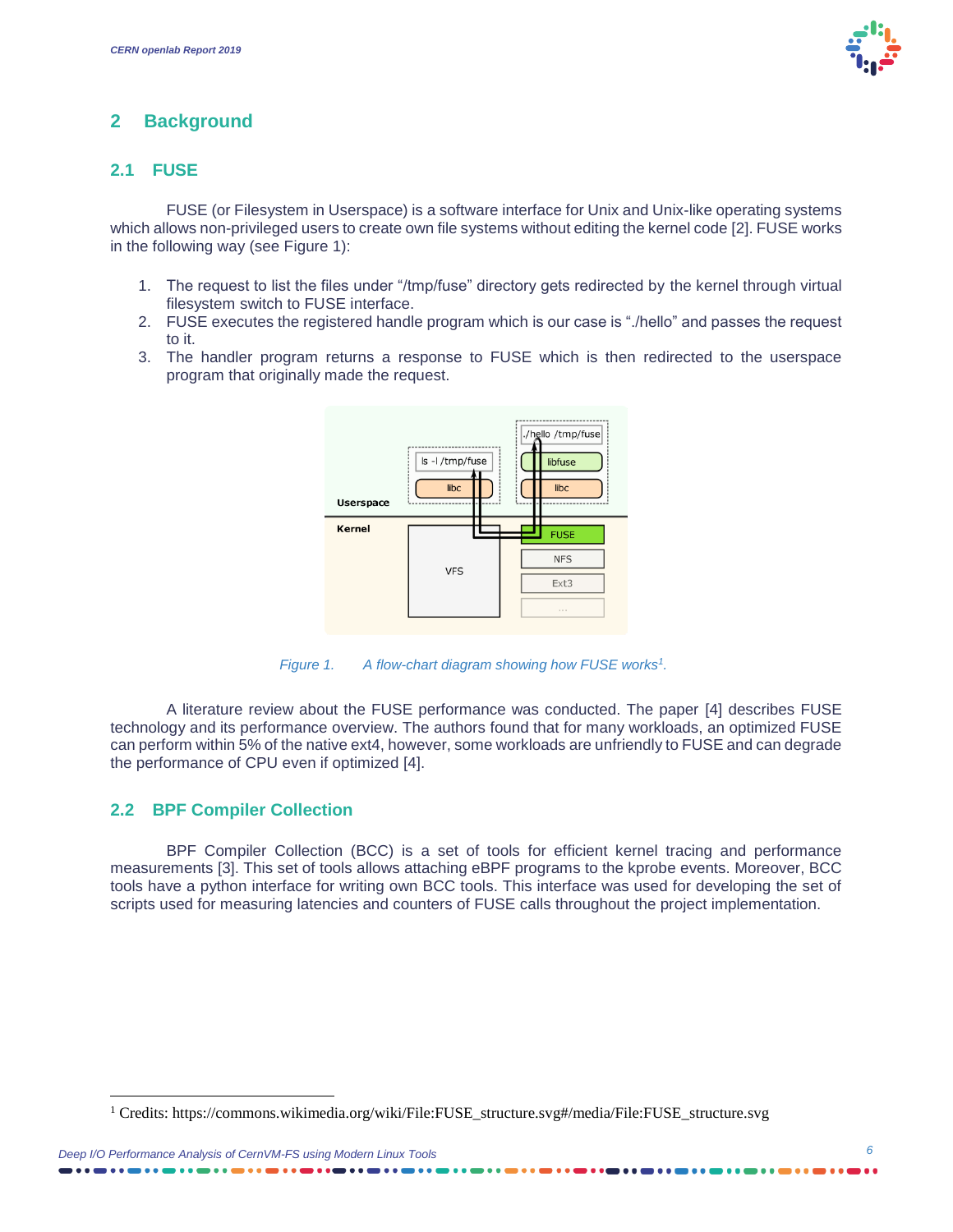

#### **3 Performance Engineering of CernVM-FS**

#### **3.1 Kernel-space**

We started the analysis of performance issues with the kernel-space. The BCC toolset mentioned in the background was very handy in doing the performance measurements and retrieving the statistics of the FUSE calls in the system. All scripts created for the performance engineering of the kernel space are stored in a GitHub repository [\[5\]](#page-19-4).

Firstly, we needed to collect the latencies of the FUSE calls. Some of the FUSE calls we examined are *dir\_open*, *dir\_release*, *getattr*, *lookup*, *lookup\_name,* and *readdir\_lat*. The idea behind the script is to create a BPF program with two event handlers: a *kprobe* and a *kretprobe* of FUSE call. Whenever a given kprobe event is fired, it will be caught by the script and the values will be stored internally in the BPF latency histogram. When the user presses CTRL  $+$  C, the histogram of the latencies will be printed out on the command line application screen. An example of running fuse\_dir\_open\_late.py and fuse\_lookup\_name\_lat.py programs are shown in the figures below (see [Figure 2](#page-6-0) and [Figure 3\)](#page-6-1):

```
[root@fedora latencies]# python fuse_dir_open_lat.py 
Tracing... Hit Ctrl-C to end.
^{\wedge}Cusecs : count distribution
0 \rightarrow 1 : 0 |
2 \rightarrow 3 : 0 |
4 \rightarrow 7 : 0 |
8 \rightarrow 15 : 0 |
       16 \rightarrow 31 : 0 |<br>
32 \rightarrow 63 : 86 |<br>
64 \rightarrow 127 : 102 |<br>
128 \rightarrow 255 : 89 |<br>
512 \rightarrow 1023 : 22 |
        32 -> 63 : 86 |********************************* |
       64 -> 127 : 102 |****************************************|
                                    128 -> 255 : 89 |********************************** |
      256 \rightarrow 511 : 47 32 33 34 3512 3512 36 372 3812 3912 3912 3912 3912 3912 3912 3912 3912 3912 3912 3912 3912 3912 3912 3912 3912 3912 3912 3912 3912 3912 3912 512 -> 10231024 -> 2047 : 0
     2048 -> 4095 : 0
      4096 \rightarrow 8191 : 1
```
<span id="page-6-0"></span>

```
[root@fedora latencies]# python fuse_lookup_name_lat.py
Tracing... Hit Ctrl-C to end.
\wedge \capusecs 0 \rightarrow 1 : count distribution<br>0 \rightarrow 1 : 0
                    \cdot \cdot \cdot 0
        2 \rightarrow 3 : 0 |
4 \rightarrow 7 : 0 |
       8 \rightarrow 15 : 78 |<br>16 -> 31 : 1496 |
                        16 -> 31 : 1496 |****************** |
        32 -> 63 : 3311 |****************************************|
       64 -> 127 : 1295 |****************<br>
128 -> 255 : 46 |
       128 -> 255
       256 \rightarrow 511 : 6
      512 \rightarrow 1023 : 2
      1024 -> 2047 : 1
```
<span id="page-6-1"></span>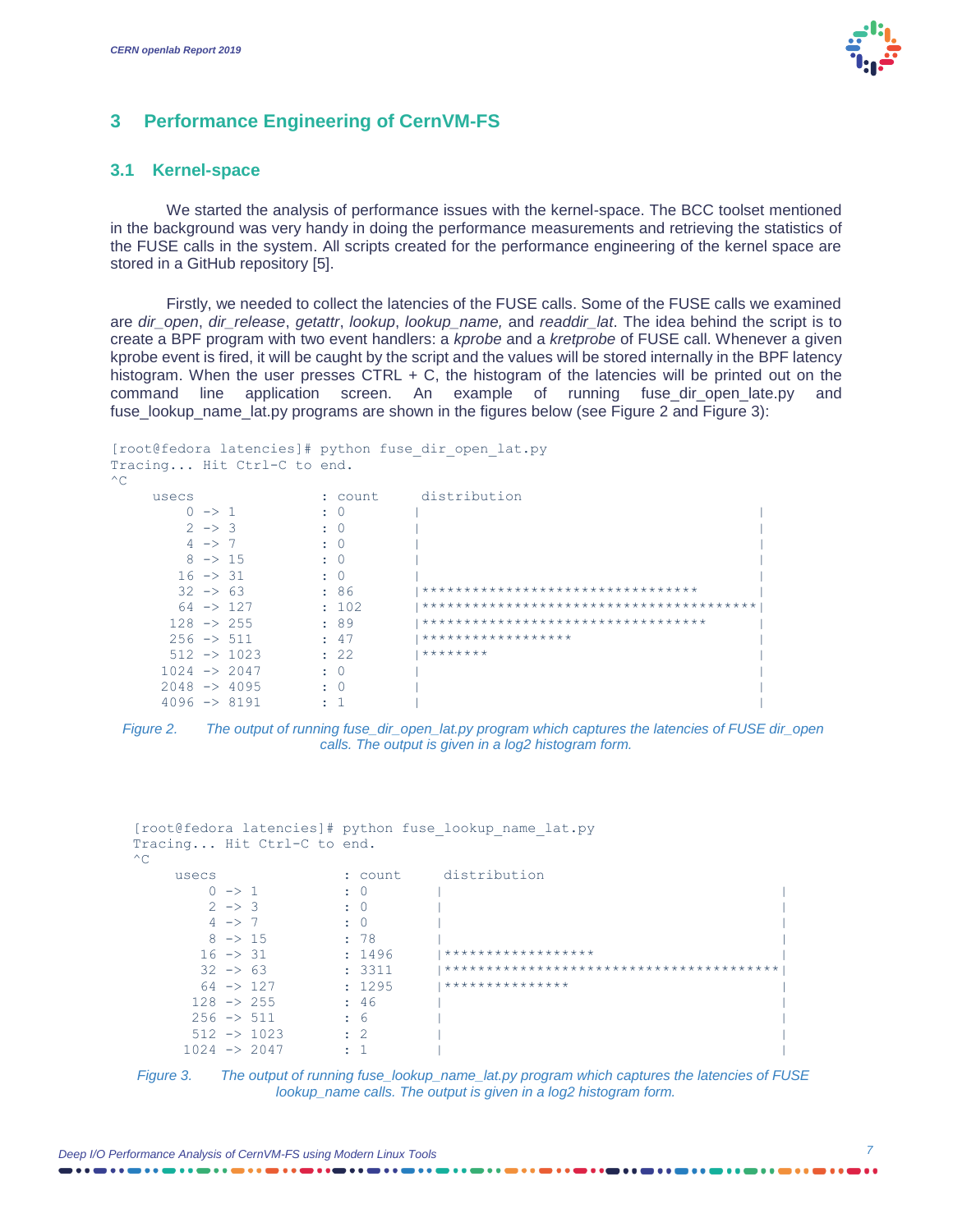

Secondly, we needed to capture the FUSE call counters. The model for capturing the counters is simple: all we need to do is to attach a FUSE call kprobe for a given FUSE call, and when the kprobe is caught by the program, the internal counter will increment the resultant value. At the end of the program execution, the program will print out the number of times a given FUSE call was called.

One of the ways to identify and catch a certain FUSE call is to use a regular expression filter for a FUSE call. As an example, let's observe *fuse\_dir\_open\_count.py* file: since we count only *dir\_open* events, we need to attach kprobe which *starts* and *ends with "fuse\_dir\_open"*. A regular expression for this case is "^fuse\_dir\_open\$".

Moreover, we needed to retrieve all counters related to the FUSE calls to get the view of all FUSE calls. In order to get all FUSE call counters we used a regular expression ".\*fuse.\*" which will filter and show only the FUSE calls. The output of executing *fuse\_calls\_count.py* is given below: in each line of the output, the address of the FUSE call, FUSE call name and its count are shown (see [Figure 4\)](#page-7-0). Moreover, it is possible to export the output into a CSV format via running *fuse\_calls\_count\_csv.py* program which does the same job as *fuse\_calls\_count.py*, however, instead of printing the output on the terminal, it stores it in a CSV file.

| Tracing Ctrl-C to end.<br>$^{\wedge}$ C | [root@fedora fuse calls count]# python fuse calls count.py |       |
|-----------------------------------------|------------------------------------------------------------|-------|
| <b>ADDR</b>                             | <b>FUNC</b>                                                | COUNT |
|                                         | ffffffffc0a7e201 fuse init_symlink                         | 2     |
| ffffffffc0a840e1                        | fuse conn get                                              | 6     |
| ffffffffc0a7b3f1                        | fuse dentry_release                                        | 6     |
| ffffffffc0a773b1                        | fuse dev ioctl                                             | 6     |
| ffffffffc0a77001                        | fuse dev_open                                              | 6     |
| ffffffffc0a85241                        | fuse_dev alloc                                             | 6     |
| ffffffffc0a7d241                        | fuse atomic open                                           | 6     |
| ffffffffc0a84781                        | fuse show options                                          | 8     |
| ffffffffc0a7bb61                        | fuse get link                                              | 18    |
| ffffffffc0a840a1                        | fuse inode eq                                              | 40    |
| ffffffffc0a7ba61                        | fuse readlink page                                         | 59    |
| ffffffffc0a80141                        | fuse do readpage                                           | 71    |
| ffffffffc0a804d1                        | fuse_readpage                                              | 74    |
| ffffffffc0a7b641                        | fuse dir open                                              | 326   |
| ffffffffc0a7b621                        | fuse dir release                                           | 332   |
| ffffffffc0a7ed21                        | fuse file mmap                                             | 349   |
| ffffffffc0a788e1                        | fuse get req                                               | 582   |
| ffffffffc0a87421                        | fuse readdir                                               | 659   |
| ffffffffc0a81cc1                        | fuse read fill                                             | 667   |
| ffffffffc0a7e1b1                        | fuse_init_dir                                              | 710   |
| ffffffffc0a7e731                        | fuse vma close                                             | 1475  |
| ffffffffc0a83771                        | fuse writepages                                            | 1531  |
| ffffffffc0a87141                        | fuse emit                                                  | 2130  |
| ffffffffc0a7fa91                        | fuse short read                                            | 2650  |
| ffffffffc0a788f1                        | fuse get req for background                                | 2994  |
| ffffffffc0a7fc21                        | fuse readpages end                                         | 3034  |
| ffffffffc0a80ce1                        | fuse open                                                  | 3169  |
| ffffffffc0a80e01                        | fuse release                                               | 3252  |
| ffffffffc0a7e1a1                        | fuse init common                                           | 3439  |
| ffffffffc0a84021                        | fuse init file inode                                       | 3439  |
| ffffffffc0a7cea1                        |                                                            | 3447  |
| ffffffffc0a7fd91                        | fuse invalidate atime                                      | 3509  |
| ffffffffc0a80d61                        | fuse send readpages.isra.0                                 | 3557  |
| ffffffffc0a80af1                        | fuse_release_common                                        | 3735  |
| ffffffffc0a7e9f1                        | fuse finish open                                           | 3757  |
|                                         | fuse send open.isra.0                                      |       |
| ffffffffc0a80be1                        | fuse open common                                           | 3775  |

<span id="page-7-0"></span>*Figure 4. The output of running fuse\_calls\_count.py program which captures the FUSE call counters.*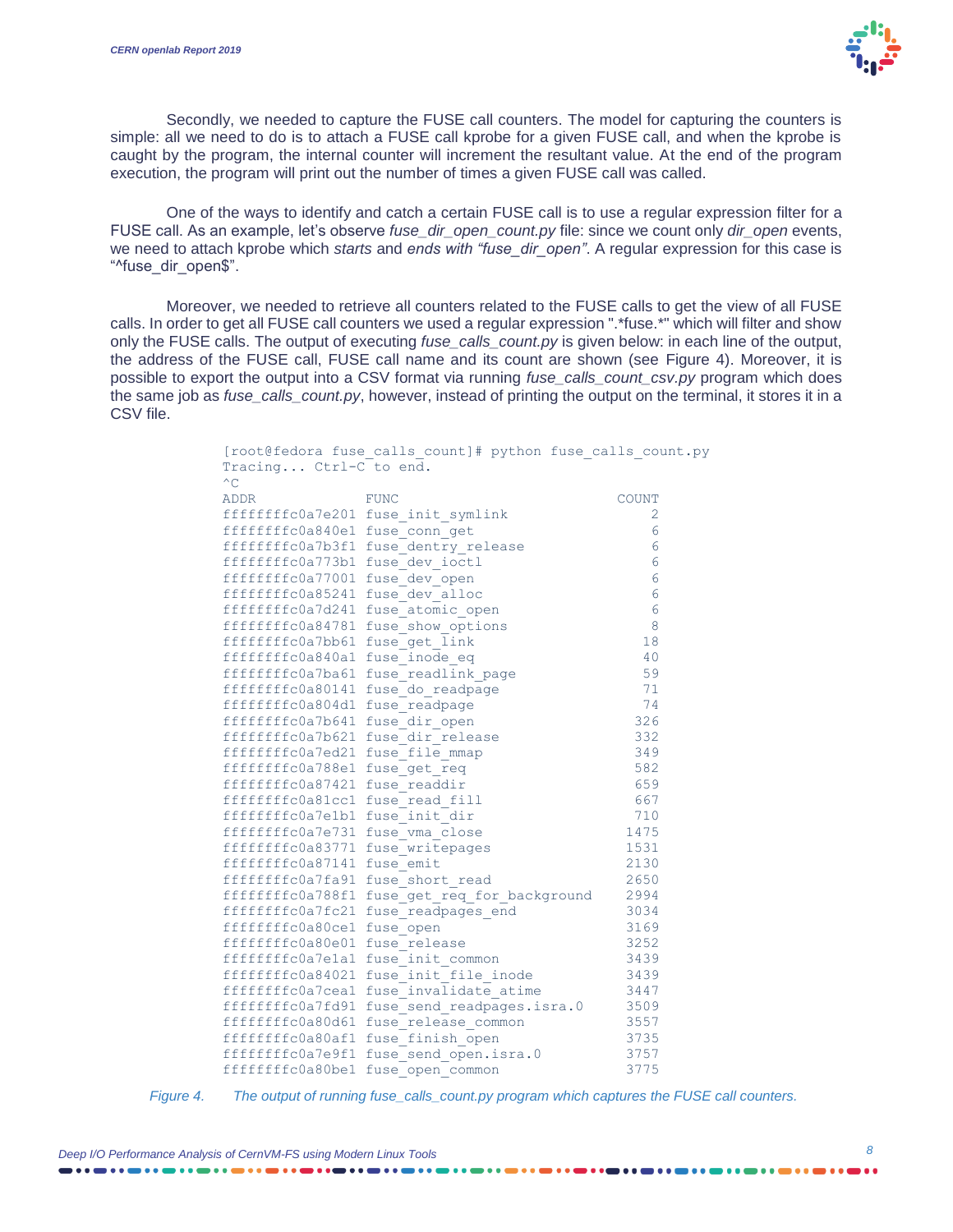

Another script called *show\_diff.py* was developed to show the differences between the experiment results stored in a CSV file. The output of running the *show\_diff.py* program is given below (see [Figure 5\)](#page-8-0). The colors mean the differences between the metrics in two different experiments:

- if the difference is less or equal than 100, then the color is green;
- if it is less or equal than 500, then the color is blue;
- otherwise, the color is yellow.

| [root@fedora fuse_calls_count]# python show_diff.py file1 file2 |         |         |  |
|-----------------------------------------------------------------|---------|---------|--|
| fuse_iget                                                       | 3792    | 4824    |  |
| fuse_writepages                                                 | 1418    | 1405    |  |
| fuse_readlink_page                                              | 102     | 102     |  |
| fuse_conn_init                                                  | 1       | Θ       |  |
| fuse_conn_put                                                   | 0       | 2       |  |
| fuse_copy_do                                                    | 1361683 | 1373522 |  |
| fuse_read_fill                                                  | 740     | 740     |  |
| fuse_emit                                                       | 5741    | 5747    |  |
| fuse_show_options                                               | 140     | 165     |  |
| fuse_queue_forget                                               | 3710    | 5274    |  |
| fuse_copy_args                                                  | 623827  | 624753  |  |
| fuse_dev_do_write                                               | 314561  | 314786  |  |
| fuse_lookup                                                     | 6693    | 7713    |  |
| fuse_invalidate_atime                                           | 5950    | 6459    |  |
| fuse_request_send_background                                    | 9400    | 9908    |  |
| fuse_request_queue_background                                   | 9400    | 9908    |  |
| fuse_dev_open                                                   | 5       | 2       |  |
| fuse_conn_get                                                   | 4       | 2       |  |
| fuse_find_writeback                                             | 55775   | 60237   |  |
| fuse_copy_fill                                                  | 988405  | 994049  |  |
| fuse_invalidate_attr                                            | 260     | 4       |  |
| fuse_readpages                                                  | 5133    | 5635    |  |
| fuse_lookup_name                                                | 6693    | 7713    |  |
| fuse_release_end                                                | 4265    | 4266    |  |
| fuse_do_open                                                    | 4266    | 4266    |  |
| fuse_request_alloc                                              | 4267    | 4266    |  |
| fuse_file_read_iter                                             | 6413    | 6413    |  |
| fuse_file_mmap                                                  | 438     | 438     |  |
| fuse_file_alloc                                                 | 4266    | 4266    |  |
| fuse_request_free                                               | 314302  | 314785  |  |
| fuse_file_get                                                   | 5133    | 5642    |  |
| __fuse_request_send                                             | 304902  | 304876  |  |
| fuse_put_request                                                | 933108  | 934437  |  |
| fuse_fill_super                                                 | 1       | Θ       |  |
| fuse_perm_getattr                                               | 132795  | 132774  |  |
| fuse_get_root_inode                                             | Ŧ.      | Θ       |  |
| fuse_init_symlink                                               | 24      | 33      |  |
| fuse_dentry_release                                             | 4957    | 4825    |  |
| fuse_init_file_inode                                            | 2976    | 3865    |  |
| fuse_valid_type                                                 | 1       | Θ       |  |
| fuse_dev_free                                                   | Θ       | 2       |  |
| fuse_send_readpages.isra.0                                      | 5133    | 5642    |  |

<span id="page-8-0"></span>*Figure 5. The output of running show\_diff.py command with two arguments which are outputs of two different experiments in a CSV format.*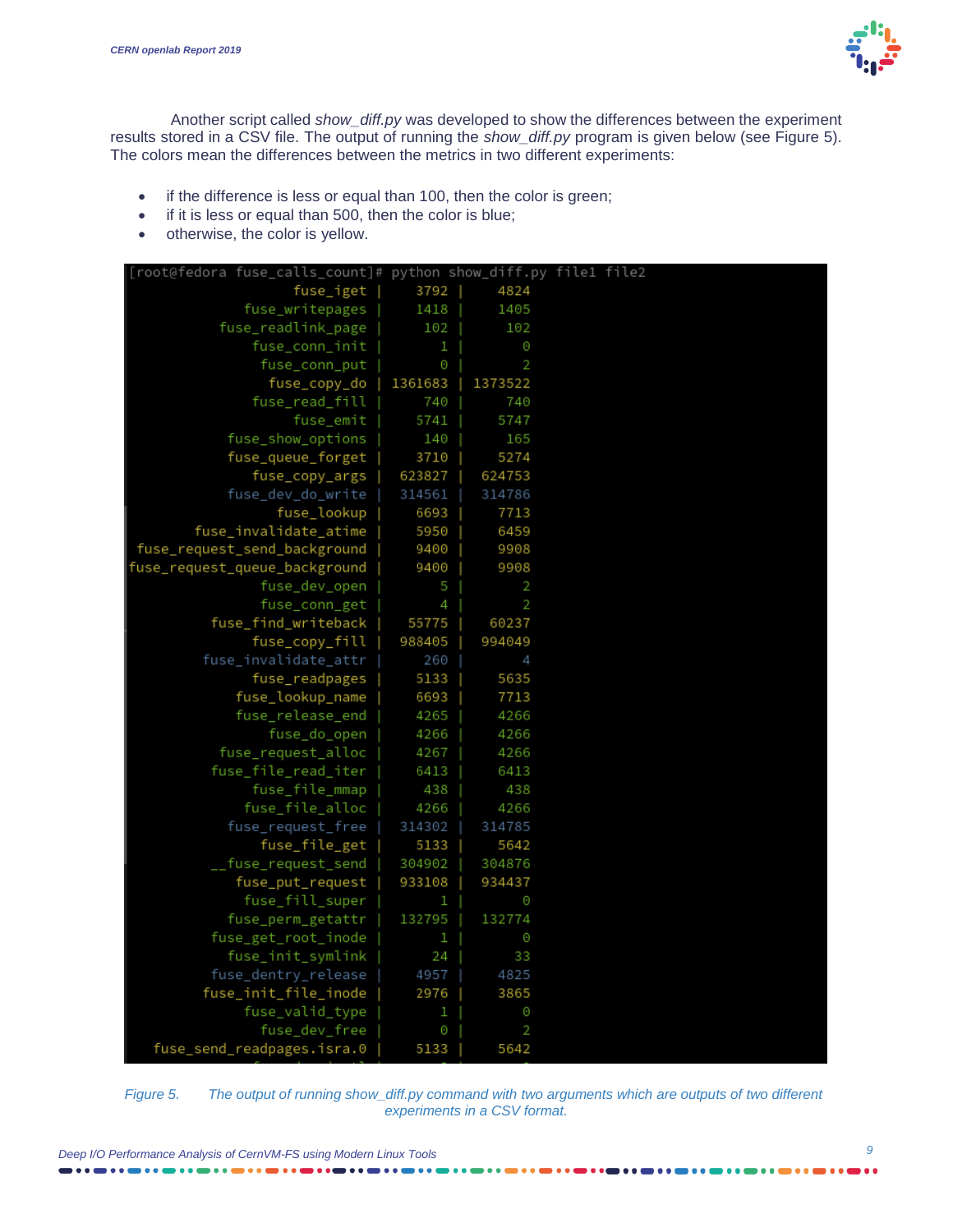

#### **3.2 Userland**

The performance engineering of FUSE userland calls in CernVM-FS required a different set of techniques called *code instrumentation*. The goal was to measure the latencies the following CernVM-FS FUSE calls:

- cvmfs\_lookup
- cvmfs\_forget
- cvmfs\_getattr
- cvmfs readlink
- cvmfs\_opendir
- cvmfs releasedir
- cvmfs\_readdir
- cvmfs\_open
- cvmfs read
- cvmfs release

The main problem was a lack of data structure to store the latency calls. A log2 histogram data structure was developed for storing the latencies of FUSE userland calls in CernVM-FS.

Another issue was the way to measure the latency of calls. *HighPrecisionTimer* class was used for measuring the latency in order to retrieve the accurate results. You can see the *HighPrecisionTimer* class below (see [Figure 6\)](#page-9-0):

```
class HighPrecisionTimer : SingleCopy {
public:
   explicit HighPrecisionTimer(Log2Histogram *recorder) 
     : timestamp_start_(platform_monotonic_time_ns()) 
    , recorder (recorder)
   { }
   ~HighPrecisionTimer() {
    recorder ->Add(platform monotonic time ns() - timestamp start);
   }
private:
 uint64 t timestamp start ;
 Log2Histogram *recorder ;
};
   Figure 6. HighPrecisionTimer class used for latency measurements.
```
<span id="page-9-0"></span>A *HighPrecisionTimer* constructor accepts a pointer to a *Log2Historgram* data structure which stores all latency measurements. Upon initialization, the timer initializes the *timestamp\_start\_* variable to the current time in nanoseconds by using a *platform\_monotonic\_time\_ns* function which returns the time in nanoseconds. Upon destruction, the timer updates the histogram by adding the difference of current time and start time.

To measure the latencies of CernVM-FS functions, we added instances of HighPrecisionTimer as the first line in all functions related to CernVM-FS logic that we examine. Since the timer accepts an argument of Log2Histogram type, we pass the pointer to the associated Log2Histogram instance, and upon leave from the function, the timer will store a record in the Log2Histogram instance passed as an argument to the constructor. The figure below shows the implementation of the latency measurement of *cvmfs\_lookup* function (see [Figure 7\)](#page-10-0):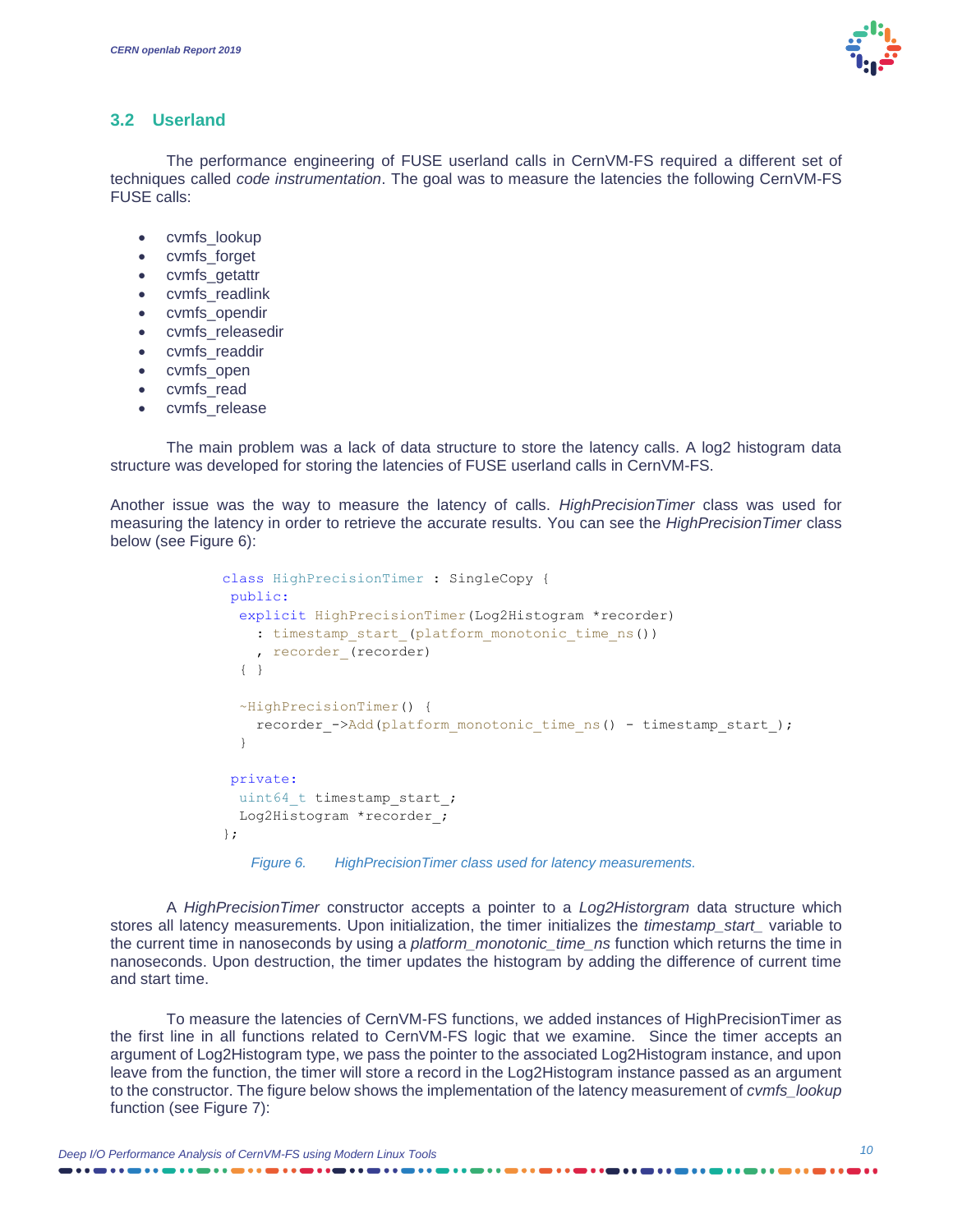

```
static void cvmfs lookup(/* cvmfs lookup function args */) {
    HighPrecisionTimer(file system ->hist fs lookup());
      /* cvmfs_lookup function logic */
  }
Figure 7. Skeleton of the cvmfs_lookup function with a usage of HighPrecisionTimer.
```
<span id="page-10-0"></span>The last parts of latency measurements of CernVM-FS functions in userland were measuring the overhead of the HighPresionTimer and showing the results on the screen.

Timer overhead measurement was achieved via running the benchmark with a modified implementation of the HighPrecisionTimer: there was no need to update histogram, instead, the latency was just calculated and not recorded at all. In the figure below, the measurements of timer overhead are shown (see [Figure 8\)](#page-10-1).

|                        |               | nsec                  |   | count            | distribution      |
|------------------------|---------------|-----------------------|---|------------------|-------------------|
| 0                      | $\rightarrow$ | 1                     |   | Ω                |                   |
|                        | $2 - \ge$     | 3                     | ÷ | Ω                |                   |
| 4                      | $\rightarrow$ | 7                     |   | 0                |                   |
| 8                      | $\rightarrow$ | 15                    |   | Ω                |                   |
| $16 - \ge$             |               | 31                    | t | 5370             | $***$ * * *       |
| $32 - 5$               |               | 63                    | ÷ | 15081            | ***********       |
| 64                     | $\rightarrow$ | 127                   | t | 23070            | ***************** |
| $128 - >$              |               | 255                   |   | 1587             | $^\star$          |
| 256                    | $\rightarrow$ | 511                   |   | 5017             | $***$             |
| $512 - \rightarrow$    |               | 1023                  | t | 1                |                   |
| 1024                   | $\rightarrow$ | 2047                  | ٠ | Ω                |                   |
| 2048                   | $\rightarrow$ | 4095                  | t | 0                |                   |
| $4096$ $\rightarrow$   |               | 8191                  | t | 1                |                   |
| 8192                   | $\rightarrow$ | 16383                 |   | 31               |                   |
| 16384                  | $\rightarrow$ | 32767                 | t | 2                |                   |
| $32768 - >$            |               | 65535                 |   | 0                |                   |
| 65536                  | $\rightarrow$ | 131071                |   | Ω                |                   |
| $131072 - \rightarrow$ |               | 262143                | t | Ω                |                   |
| 262144                 | $\rightarrow$ | 524287                | t | $\left( \right)$ |                   |
| 524288                 |               | $\rightarrow$ 1048575 | ٠ | Ω                |                   |
|                        |               | overflow              |   |                  |                   |
|                        |               | total                 | t | 50160            |                   |

*Figure 8. Timer overhead while measuring the latencies of CernVM-FS function calls.*

<span id="page-10-1"></span>As can be seen from latency distribution shown in the [Figure 8,](#page-10-1) most of the calls in CernVM-FS spent between 64 nanoseconds to 127 nanoseconds on latency measurement.

The command *cvmfs\_talk internal affairs* is used to view the latencies of examined functions. It prints the internal status information and performance counters. It can be helpful for performance engineering [\[6\]](#page-19-5).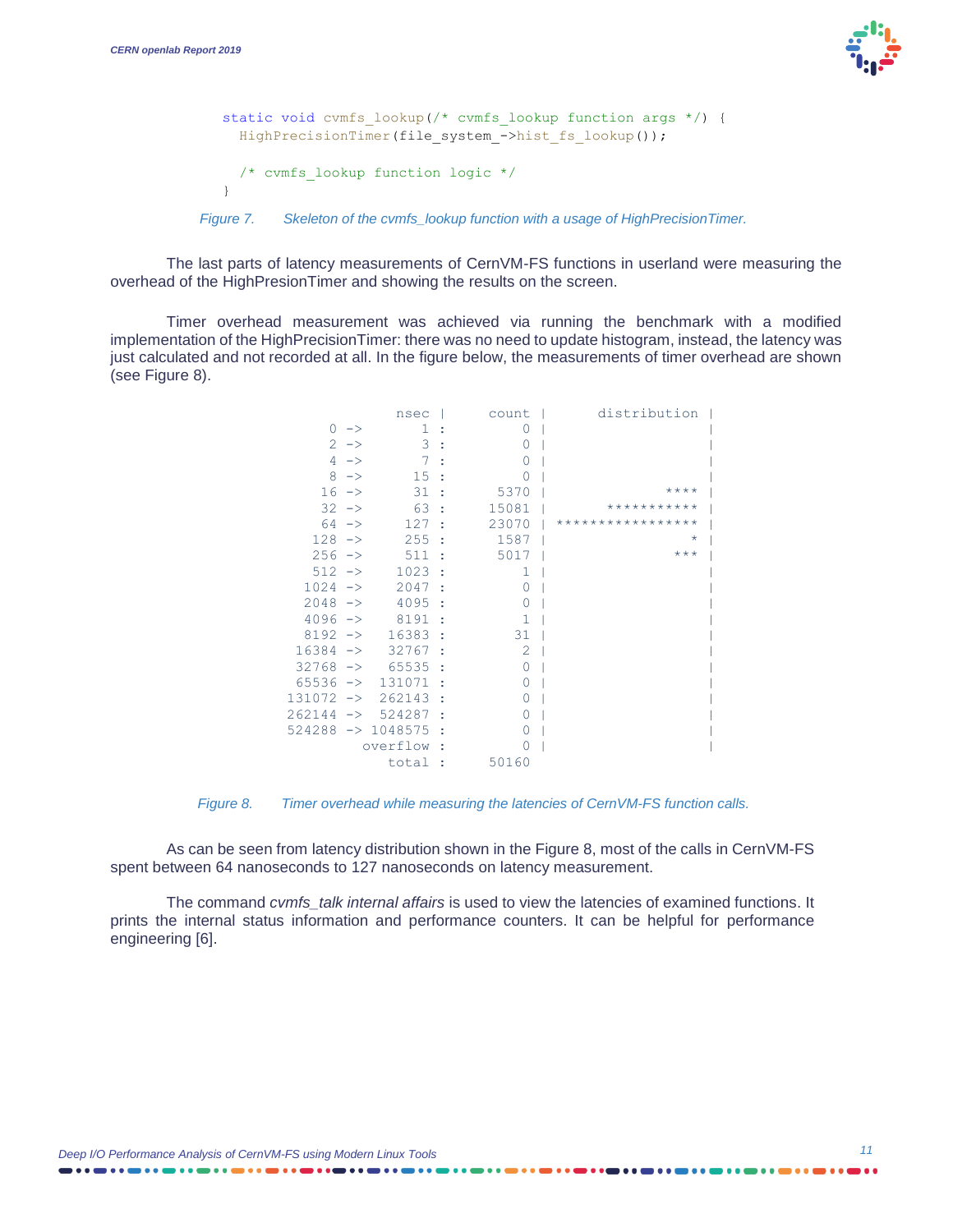

### **4 Experiments**

The next stage of the project was implementing experiments and retrieving the results. Two main experiment types were the following:

- Running the benchmark *with the kernel level-caching*.
- Running the benchmark *without the kernel-level caching*.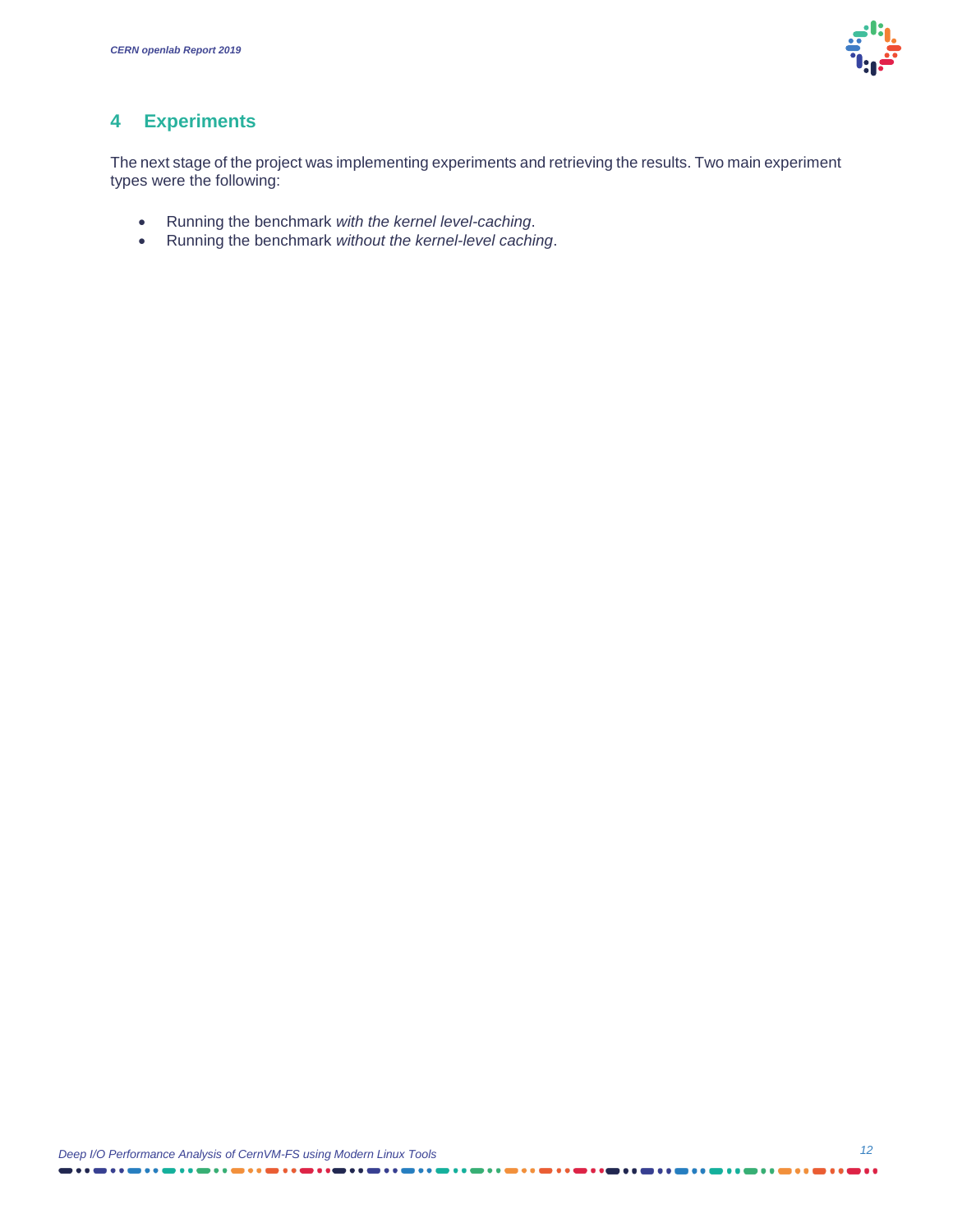

### **4.1 Benchmarking with Kernel-level Caching**

Below, you can see the latencies of CernVM-FS's FUSE related function calls we got by benchmarking *with the kernel-level caching* (see [Figure 9\)](#page-13-0):

|                                                       |                                      |                                                                  |                                                     | Readlink                                               |                                     |                                            |                             |
|-------------------------------------------------------|--------------------------------------|------------------------------------------------------------------|-----------------------------------------------------|--------------------------------------------------------|-------------------------------------|--------------------------------------------|-----------------------------|
|                                                       |                                      | nsec   count                                                     | distribution                                        |                                                        |                                     |                                            | nsec   count   distribution |
| $0 - \rightarrow$<br>$2 \rightarrow$                  | $3 \pm$                              | $1: 0 \t 1$                                                      | $0-1$                                               | $0 - \ge$<br>$2 \rightarrow$                           | $\frac{3}{2}$ :                     | 1: 0<br>$0-1$                              |                             |
| $4$ ->                                                | 7:                                   |                                                                  | 0 <sub>1</sub>                                      | $4$ $\rightarrow$                                      | 7:                                  | $\circ$                                    |                             |
| $8 -$                                                 | 15:                                  |                                                                  | 0 <sub>1</sub>                                      | $8$ $\rightarrow$                                      | 15:                                 | $\circ$                                    |                             |
| $16$ $\rightarrow$                                    | 31:                                  |                                                                  | 0 <sub>1</sub>                                      | $16$ $\rightarrow$                                     | 31:                                 | $\circ$                                    |                             |
| $32 -$                                                | 63:                                  |                                                                  | $\overline{\phantom{0}}$ 0 $\overline{\phantom{0}}$ | $32 -$                                                 | 63 :                                | $\circ$                                    |                             |
| $64 -$                                                | 127:                                 |                                                                  | $\overline{0}$                                      | $64 - >$                                               | 127:                                | $\Omega$                                   |                             |
| $128 - >$                                             | 255:                                 |                                                                  | $\sim$ 0 $\sim$ 1                                   | $128 - >$                                              | 255:                                | $\overline{0}$                             |                             |
| $256$ $\rightarrow$<br>$512 - \ge$                    | 511:                                 |                                                                  | $\sim$ 0                                            | $256$ $\rightarrow$                                    | 511:                                | $\sim$                                     |                             |
| $1024 - >$                                            | 1023:<br>2047:                       |                                                                  | $\sim$ 0<br>0 <sub>1</sub>                          | $512$ $\rightarrow$<br>$1024 - >$                      | 1023:<br>2047:                      | $\circ$<br>$0-1$                           |                             |
| $2048$ ->                                             | 4095:                                |                                                                  | 0 <sub>1</sub>                                      | $2048$ ->                                              | 4095 :                              | $2-1$                                      |                             |
| $4096$ ->                                             | 8191:                                |                                                                  | 41                                                  | $4096$ ->                                              | 8191:                               | 30 <sub>1</sub>                            |                             |
| $8192$ ->                                             | 16383:                               | 473                                                              |                                                     | $8192 -$                                               | 16383 :                             | 23                                         | ********                    |
| $16384$ ->                                            | 32767:                               | $2023$                                                           |                                                     | $16384$ ->                                             | 32767:                              | 28 <sub>1</sub>                            | *********                   |
| $32768$ ->                                            | 65535 :                              | 3176                                                             |                                                     | $32768 - >$                                            | 65535:                              | 17 <sub>1</sub>                            | ******                      |
| $65536$ $\rightarrow$                                 | 131071 :<br>262143 :                 | 1872  <br>77 <sub>1</sub>                                        | *********                                           | $65536$ $\rightarrow$                                  | 131071 :<br>262143:                 | $2-1$                                      |                             |
| $131072$ -><br>$262144$ $\rightarrow$                 | 524287 :                             |                                                                  | $-5 - 1$                                            | $131072$ -><br>$262144$ $\rightarrow$                  | 524287 :                            | $0-1$<br>$\overline{0}$                    |                             |
| $524288$ $\rightarrow$                                | 1048575 :                            |                                                                  | $-1$                                                | $524288$ $\rightarrow$                                 | 1048575 :                           | $\Omega$                                   |                             |
| $1048576$ ->                                          | 2097151:                             |                                                                  | $2-1$                                               | $1048576$ ->                                           | 2097151 :                           | $\circ$                                    |                             |
| $2097152$ ->                                          | 4194303 :                            |                                                                  | $\circ$                                             | $2097152$ ->                                           | 4194303:                            | $\circ$                                    |                             |
| $4194304$ ->                                          | 8388607 :                            |                                                                  | 0 <sub>1</sub>                                      | $4194304$ ->                                           | 8388607 :                           | $\circ$                                    |                             |
|                                                       | 8388608 -> 16777215:                 |                                                                  | $\overline{\phantom{0}}$ 0 $\overline{\phantom{0}}$ |                                                        | 8388608 -> 16777215:                | $\circ$                                    |                             |
| $16777216$ -> 33554431:<br>33554432 -> 67108863:      |                                      |                                                                  | $\circ$<br>$\frac{1}{1}$                            | $16777216$ -> 33554431 :<br>$33554432$ -> $67108863$ : |                                     | $\Omega$<br>$0-1$                          |                             |
| $67108864$ -> 134217727 :                             |                                      |                                                                  | $0-1$                                               | $67108864$ -> 134217727 :                              |                                     | $\overline{0}$                             |                             |
| 134217728 -> 268435455 :                              |                                      |                                                                  | $\overline{0}$                                      | 134217728 -> 268435455 :                               |                                     | $\circ$                                    |                             |
| 268435456 -> 536870911 :                              |                                      |                                                                  | $0-1$                                               | 268435456 -> 536870911 :                               |                                     | $\Omega$                                   |                             |
| 536870912 -> 1073741823 :                             |                                      |                                                                  | 0 <sub>1</sub>                                      | 536870912 -> 1073741823 :                              |                                     | $\circ$                                    |                             |
|                                                       | overflow :                           |                                                                  | 0 <sub>1</sub>                                      |                                                        | overflow :                          | $\circ$                                    |                             |
|                                                       | total :                              | 7671                                                             |                                                     |                                                        | total :                             | 102                                        |                             |
|                                                       |                                      |                                                                  |                                                     |                                                        |                                     |                                            |                             |
| Forget                                                |                                      |                                                                  | nsec   count   distribution                         | Opendir                                                |                                     |                                            | nsec   count   distribution |
| $0$ $\rightarrow$                                     |                                      | $\begin{array}{ccccccccc} & & & & 1 & & & & & & 0 & \end{array}$ |                                                     | $0$ $\rightarrow$                                      |                                     | $1: 0 \mid$                                |                             |
| $2 -$                                                 | $-3$ :                               | $\begin{array}{ccc} & & 0 & \end{array}$                         |                                                     | $2 \rightarrow$                                        | 3:                                  | 0 <sub>1</sub>                             |                             |
| $4 - >$                                               |                                      | 7 : 0                                                            |                                                     | $4 - \ge$                                              | 7:1                                 | $-0$ $+$                                   |                             |
| $8 -$                                                 | 15:                                  | $\begin{array}{c c} 0 & 1 \\ 0 & 1 \end{array}$                  |                                                     | $8$ $\rightarrow$                                      | 15:                                 | $0-1$                                      |                             |
| $16 - >$                                              | 31:                                  |                                                                  |                                                     | $16$ $\rightarrow$                                     | 31:                                 | $\circ$                                    |                             |
| $32 \rightarrow$                                      | 63 :                                 | $0-1$                                                            |                                                     | $32 -$                                                 | 63:                                 | $\overline{0}$                             |                             |
| $64 - >$<br>$128 -$                                   | 127:<br>255:                         | $\sim$ 0<br>0 <sub>1</sub>                                       |                                                     | $64 - >$<br>$128 - >$                                  | 127:<br>255:                        | $\overline{0}$<br>$\overline{\phantom{0}}$ |                             |
| $256 - >$                                             | 511:                                 | 0 <sub>1</sub>                                                   |                                                     | $256$ ->                                               | 511:                                | $\overline{\phantom{0}}$                   |                             |
| $512 -$                                               | 1023:                                | 0 <sub>1</sub>                                                   |                                                     | $512 - \rightarrow$                                    | 1023:                               | $\sim$ 0                                   |                             |
| $1024$ ->                                             | 2047:                                | $0-1$                                                            |                                                     | $1024$ ->                                              | 2047:                               | $\overline{0}$                             |                             |
| $2048$ ->                                             | 4095:                                | $0-1$                                                            |                                                     | $2048$ ->                                              | 4095:                               | $0-1$                                      |                             |
| $4096$ ->                                             | 8191:                                | 0 <sub>1</sub>                                                   |                                                     | $4096$ ->                                              | 8191:                               | 0 <sub>1</sub>                             |                             |
| $8192 -$                                              | 16383:                               | $0-1$                                                            |                                                     | $8192 -$                                               | 16383:                              | 0 <sub>1</sub>                             |                             |
| $16384$ $\rightarrow$<br>$32768$ ->                   | 32767:                               | $\circ$                                                          |                                                     | $16384$ -><br>$32768$ ->                               | 32767 :                             | 21                                         |                             |
|                                                       | 65535 :<br>131071:                   | $^{\circ}$                                                       |                                                     |                                                        | 65535:                              | $67$                                       |                             |
|                                                       |                                      |                                                                  |                                                     |                                                        |                                     |                                            |                             |
| $65536$ $\rightarrow$                                 |                                      | $^{\circ}$                                                       |                                                     | $65536$ $\rightarrow$                                  | 131071 :                            | $104$                                      | *********                   |
| $131072$ ->                                           | 262143 :                             | $^{\circ}$                                                       |                                                     | $131072$ ->                                            | 262143 :                            | 94                                         | *****                       |
| $262144$ $\rightarrow$                                | 524287 :                             | $0-1$<br>$\circ$                                                 |                                                     | $262144$ $\rightarrow$                                 | 524287 :                            | $50$                                       |                             |
| $1048576$ ->                                          | $524288$ -> $1048575$ :<br>2097151 : | $0-1$                                                            |                                                     | $524288$ $\rightarrow$<br>$1048576$ ->                 | 1048575 :<br>2097151 :              | 18<br>$-6$                                 |                             |
| $2097152$ ->                                          | 4194303 :                            | 0 <sub>1</sub>                                                   |                                                     | $2097152$ ->                                           | 4194303 :                           | 1 <sub>1</sub>                             |                             |
| $4194304$ ->                                          | 8388607 :                            | $0-1$                                                            |                                                     | $4194304$ ->                                           | 8388607 :                           | 3 <sub>1</sub>                             |                             |
|                                                       | 8388608 -> 16777215:                 | $\circ$                                                          |                                                     |                                                        | 8388608 -> 16777215:                | $\circ$                                    |                             |
| $16777216$ -> 33554431:                               |                                      | $\Omega$                                                         |                                                     | $16777216$ ->                                          | 33554431 :                          | $\Omega$                                   |                             |
| 33554432 -> 67108863 :                                |                                      | $0-1$                                                            |                                                     | 33554432 -> 67108863 :                                 |                                     | $\Omega$                                   |                             |
| $67108864$ -> 134217727 :                             |                                      | $0-1$<br>$0-1$                                                   |                                                     | 67108864 -> 134217727 :                                |                                     | $\mathbf{1}$<br>$\circ$                    |                             |
| 134217728 -> 268435455 :<br>268435456 -> 536870911 :  |                                      | $0-1$                                                            |                                                     | 134217728 -> 268435455 :<br>268435456 -> 536870911 :   |                                     | $\circ$                                    |                             |
| 536870912 -> 1073741823 :                             |                                      | $0-1$                                                            |                                                     | 536870912 -> 1073741823 :                              |                                     | $\Omega$                                   |                             |
|                                                       | overflow :                           | 0 <sub>1</sub>                                                   |                                                     |                                                        | overflow :                          | $\circ$                                    |                             |
|                                                       | total :                              | $\circ$                                                          |                                                     |                                                        | total :                             | 365                                        |                             |
|                                                       |                                      |                                                                  |                                                     |                                                        |                                     |                                            |                             |
| Getattr                                               |                                      |                                                                  |                                                     | Releasedir                                             |                                     |                                            |                             |
| $0$ $\rightarrow$                                     |                                      | nsec   count                                                     | distribution                                        | $0 - >$                                                |                                     | nsec   count                               | distribution                |
| $2 -$                                                 | 3:1                                  | $\sim$ 0 1                                                       |                                                     | $2 \rightarrow$                                        | 3 <sub>1</sub>                      | 1: 0<br>0 <sub>1</sub>                     |                             |
| $4$ ->                                                |                                      | 7:0                                                              |                                                     | $4$ $\rightarrow$                                      | 7:1                                 | 0 <sub>1</sub>                             |                             |
| $8 -$                                                 | 15:                                  | $\sim$ 0                                                         |                                                     | $8$ $\rightarrow$                                      | 15:                                 | $0-1$                                      |                             |
| $16 - >$                                              | 31:                                  | $\circ$                                                          |                                                     | $16$ $\rightarrow$                                     | 31:                                 | $\circ$                                    |                             |
| $32 -$                                                | 63:                                  | $\circ$                                                          |                                                     | $32 -$                                                 | 63:                                 | $\circ$                                    |                             |
| $64 -$                                                | 127:                                 | $\circ$                                                          |                                                     | $64 -$                                                 | 127:                                | $\circ$                                    |                             |
| $128$ ->                                              | 255:                                 | $0-1$<br>0 <sup>1</sup>                                          |                                                     | $128 - >$                                              | 255:                                | 0 <sub>1</sub><br>0 <sup>1</sup>           |                             |
| $256$ -><br>$512 - \rightarrow$                       | 511:<br>1023:                        | $\sim$ 0                                                         |                                                     | $256$ $\rightarrow$<br>$512 - \rightarrow$             | 511:<br>1023:                       | 0 <sub>1</sub>                             |                             |
| $1024 -$                                              | 2047:                                | $\sim$ 0 $\pm$                                                   |                                                     | $1024 - \ge 0$                                         | 2047:                               | 68                                         | *******                     |
| $2048$ $\rightarrow$                                  | 4095:                                | $\sim$ 0 $\pm$                                                   |                                                     | $2048 - \ge$                                           | 4095 :                              |                                            | $169$   ******************  |
| $4096$ ->                                             | 8191:                                | $-0$                                                             |                                                     | $4096$ ->                                              | 8191:                               | 101                                        | **********                  |
| $8192 -$                                              | 16383:                               | 0 <sub>1</sub>                                                   |                                                     | $8192 -$                                               | 16383 :                             | 20                                         | **                          |
| $16384$ $\rightarrow$                                 | 32767:                               | 0 <sub>1</sub>                                                   |                                                     | $16384$ $\rightarrow$                                  | 32767 :                             | 7                                          |                             |
| $32768$ $\rightarrow$                                 | 65535:                               | 0 <sup>1</sup>                                                   |                                                     | $32768$ $\rightarrow$                                  | 65535:                              | 0 <sup>1</sup>                             |                             |
| $65536$ $\rightarrow$                                 | 131071:                              |                                                                  | $-1$   *********************                        | $65536$ $\rightarrow$<br>$131072$ ->                   | 131071 :                            | $0-1$                                      |                             |
| $131072$ ->                                           | 262143 :                             | $0-1$                                                            | $-1$   *********************                        |                                                        | 262143 :                            | 0 <sub>1</sub><br>$0-1$                    |                             |
| $262144$ $\rightarrow$                                | 524287 :<br>$524288$ -> $1048575$ :  | $\sim$ 0 $\pm$                                                   |                                                     | $262144$ $\rightarrow$                                 | 524287 :<br>$524288$ -> $1048575$ : | $\sim$ 0 $\pm$                             |                             |
|                                                       | $1048576$ $\rightarrow$ 2097151 :    | $\sim$ 0 $\sim$ 1                                                |                                                     | $1048576$ ->                                           | 2097151 :                           | $0-1$                                      |                             |
| $2097152 -$                                           | 4194303 :                            | $0 - 1$                                                          |                                                     | $2097152$ ->                                           | 4194303 :                           | $0-1$                                      |                             |
| $4194304$ ->                                          | 8388607 :                            | 0 <sub>1</sub>                                                   |                                                     | $4194304$ ->                                           | 8388607 :                           | $\overline{0}$ i                           |                             |
|                                                       | $8388608$ -> $16777215$ :            | 0 <sub>1</sub>                                                   |                                                     | 8388608 ->                                             | 16777215 :                          | 0 <sub>1</sub>                             |                             |
| $16777216$ -> 33554431:                               |                                      | 0 <sub>1</sub>                                                   |                                                     | $16777216$ -> 33554431:                                |                                     |                                            |                             |
| 33554432 -> 67108863:                                 |                                      | $0-1$<br>$\sim$ 0 $\sim$ 1                                       |                                                     | 33554432 -> 67108863 :<br>$67108864$ -> $134217727$ :  |                                     | 0 <sub>1</sub><br>$0-1$                    |                             |
| $67108864$ -> 134217727 :<br>134217728 -> 268435455 : |                                      | $\sim$ 0 $\pm$                                                   |                                                     | 134217728 -> 268435455 :                               |                                     | $\sim$ 0 $\sim$ 1                          |                             |
| 268435456 -> 536870911 :                              |                                      | $\sim$ 0 $\pm$                                                   |                                                     | 268435456 -> 536870911 :                               |                                     | $0-1$                                      |                             |
| $536870912$ -> 1073741823 :                           |                                      | $\begin{array}{ccc} & & 0 & \end{array}$                         |                                                     | $536870912$ -> 1073741823 :                            |                                     | $0-1$                                      |                             |
|                                                       | overflow :<br>total :                | $\begin{array}{cc} 0 & 1 \end{array}$<br>$\overline{2}$          |                                                     |                                                        | overflow :<br>total :               | 0 <sub>1</sub><br>365                      |                             |

 $\bullet \bullet \bullet \bullet \bullet \bullet$ 

D.

*Deep I/O Performance Analysis of C 13 ernVM-FS using Modern Linux Tools*

. . . . . .

...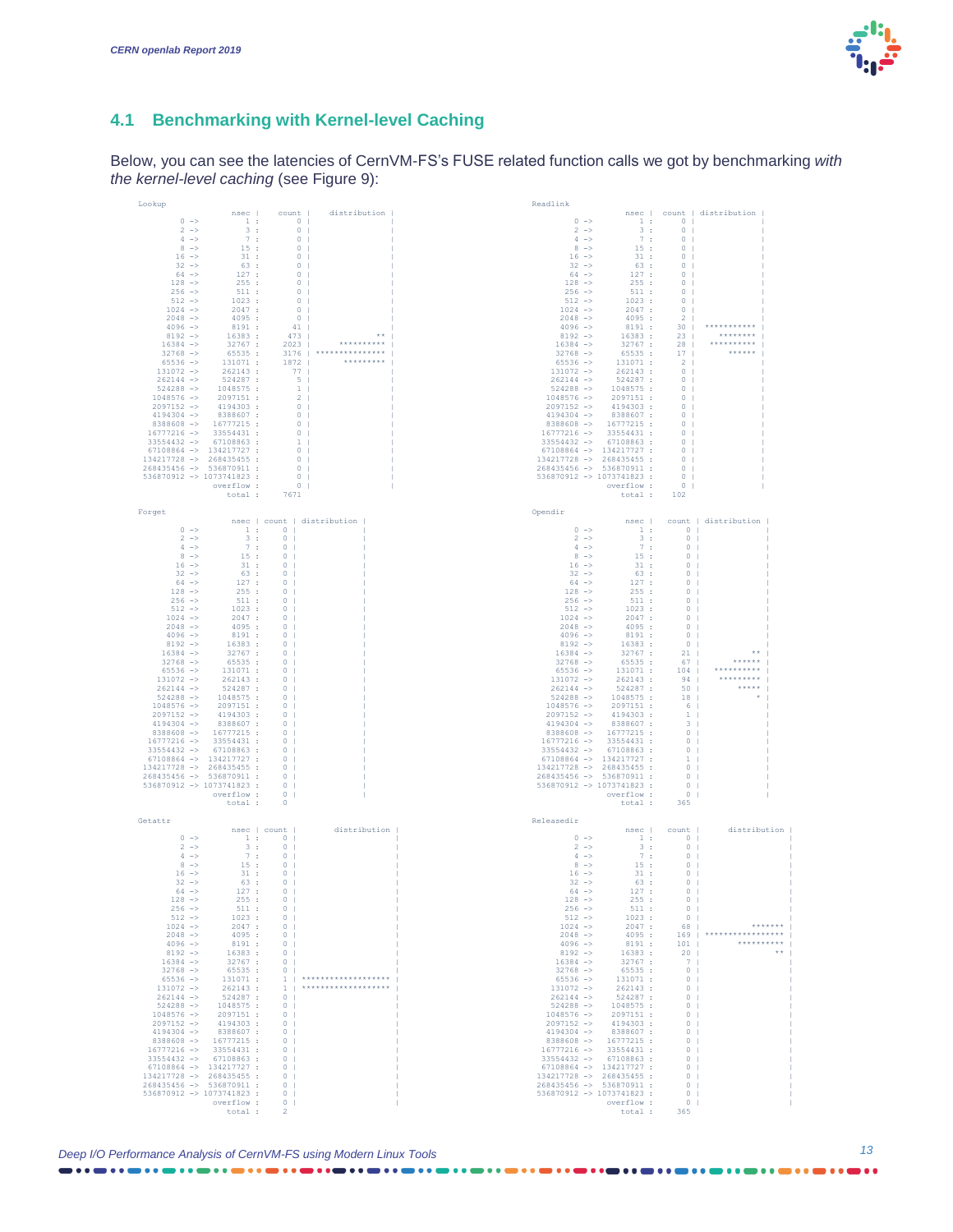

|                                    |                                        |                                                          |                             | Read                              |                                                              |                               |                             |  |
|------------------------------------|----------------------------------------|----------------------------------------------------------|-----------------------------|-----------------------------------|--------------------------------------------------------------|-------------------------------|-----------------------------|--|
| Readdir                            |                                        |                                                          |                             |                                   |                                                              |                               | nsec   count   distribution |  |
| $0 - \ge$                          |                                        | 1: 0 <sub>1</sub>                                        | nsec   count   distribution | $0 - \ge$<br>$2 \rightarrow$      | 3:                                                           | $1: 0 \t 1$<br>0 <sub>1</sub> |                             |  |
| $2 \rightarrow$                    | $-3 + -$                               | 0 <sup>1</sup>                                           |                             | $4 -$                             | 7 <sub>1</sub>                                               | 0 <sub>1</sub>                |                             |  |
| $4 - \ge$                          | 7 <sub>1</sub>                         | $\begin{array}{c}\n\circ \\ \circ \\ \circ\n\end{array}$ |                             | $8 - \ge$                         | $15$ :                                                       | $\circ$                       |                             |  |
| $8 - \ge$                          | 15:1                                   |                                                          |                             | $16 - 5$                          | 31:                                                          | $\circ$                       |                             |  |
| $16 - \ge$                         | 31:                                    |                                                          |                             | $32 -$                            | 63:                                                          | $\circ$                       |                             |  |
| $32 -$                             | 63 :                                   | 0 <sub>1</sub>                                           |                             | $64 -$                            | 127:                                                         | $\circ$                       |                             |  |
| $64 - >$                           | 127:                                   | $0-1$                                                    |                             | $128 - >$                         | 255:                                                         | $\Omega$                      |                             |  |
| $128 - >$                          | 255:                                   | $0-1$                                                    |                             | $256 - \ge$                       | 511:                                                         | $\Omega$                      |                             |  |
| $256$ $\rightarrow$                | 511:                                   | $\overline{0}$                                           |                             | $512 - \ge$                       | $\frac{1023}{2047}$ :                                        | $\Omega$                      |                             |  |
| $512 -$                            | 1023:                                  | $\overline{0}$ 1                                         |                             | $1024 -$                          | 2047:                                                        | $\sim$                        |                             |  |
| $1024 -$<br>$2048$ ->              | 2047:<br>4095:                         | $\overline{0}$ 1                                         | $307$   ****************    | $2048$ $\rightarrow$<br>$4096$ -> | 4095:<br>$4095 :$<br>8191 :<br>16383 :<br>32767 :<br>65535 . | $\overline{2}$<br>$123$       |                             |  |
| $4096$ ->                          | 8191:                                  | 266                                                      | **************              | $8192 -$                          |                                                              | 958                           | *******                     |  |
| $8192 -$                           | 16383:                                 | $94 -$                                                   | ****                        | $16384 -$                         |                                                              | 1582                          | ************                |  |
| $16384 - >$                        | 32767:                                 | $69 -$                                                   | ***                         | $32768$ $\rightarrow$             |                                                              | 65535: 1610                   |                             |  |
| $32768$ ->                         | 65535:                                 | $\sim$ 2                                                 |                             |                                   | $65536 \rightarrow 131071:$                                  | 348                           |                             |  |
| $65536$ $\rightarrow$              | 131071:                                | $\overline{0}$                                           |                             |                                   | $131072 \rightarrow 262143$ :                                | 281                           |                             |  |
| $131072$ ->                        | 262143:                                | 0 <sup>1</sup>                                           |                             |                                   | $262144$ $\rightarrow$ 524287:                               | $0-1$                         |                             |  |
| $262144$ $\rightarrow$             | 524287 :                               | $0-1$                                                    |                             |                                   | $524288$ -> $1048575$ :                                      | $\overline{1}$                |                             |  |
| $524288 - >$                       | 1048575:                               | $0-1$                                                    |                             |                                   | $1048576$ -> $2097151$ :                                     | $\circ$                       |                             |  |
| $1048576$ ->                       | 2097151:                               | $0-1$                                                    |                             | $2097152 - \ge 2$                 | 4194303:                                                     | $\circ$                       |                             |  |
| $2097152 -$                        | 4194303 :                              | $0-1$                                                    |                             | $4194304$ ->                      | 8388607 :                                                    | $\Omega$                      |                             |  |
| $4194304$ ->                       | 8388607 :                              | 0 <sub>1</sub>                                           |                             |                                   | 8388608 -> 16777215:                                         | $-1$                          |                             |  |
| $16777216$ ->                      | $8388608$ -> $16777215$ :<br>33554431: | $0-1$<br>$0-1$                                           |                             | $16777216$ -><br>$33554432 -$     | 33554431:<br>67108863:                                       | <sup>12</sup><br><b>18</b>    |                             |  |
| $33554432$ ->                      | 67108863 :                             | 0 <sub>1</sub>                                           |                             | $67108864$ -> 134217727 :         |                                                              | $\overline{2}$                |                             |  |
|                                    | $67108864$ -> 134217727 :              | $0-1$                                                    |                             | 134217728 -> 268435455 :          |                                                              | $\circ$                       |                             |  |
| 134217728 -> 268435455 :           |                                        | 0 <sub>1</sub>                                           |                             | 268435456 -> 536870911 :          |                                                              | $\circ$                       |                             |  |
| 268435456 -> 536870911 :           |                                        | $0-1$                                                    |                             | 536870912 -> 1073741823 :         |                                                              | $\Omega$                      |                             |  |
| 536870912 -> 1073741823 :          |                                        | $0-1$                                                    |                             |                                   | overflow :                                                   | 0 <sub>1</sub>                |                             |  |
|                                    | overflow :                             | $\sim$ 0 $\pm$                                           |                             |                                   | total :                                                      | 4685                          |                             |  |
|                                    |                                        |                                                          |                             |                                   |                                                              |                               |                             |  |
|                                    | total :                                | 738                                                      |                             |                                   |                                                              |                               |                             |  |
|                                    |                                        |                                                          |                             | Release                           |                                                              |                               |                             |  |
| Open                               |                                        |                                                          |                             |                                   |                                                              | nsec   count                  | distribution                |  |
|                                    | nsec                                   |                                                          | count   distribution        | $0 - >$                           |                                                              | $\frac{1}{2}$ : $\frac{0}{2}$ |                             |  |
| $0 - \ge$                          | $\sim$ $-1.4$                          | $\begin{bmatrix} 0 \\ 1 \end{bmatrix}$                   |                             | $2 \rightarrow$                   | 3:1                                                          | 0 <sub>1</sub><br>$\cap$      |                             |  |
| $2 \rightarrow$<br>$4 \rightarrow$ | 3 <sub>1</sub>                         | $0-1$                                                    |                             | $4 - >$<br>$8 - >$                | 7:                                                           | $\circ$                       |                             |  |
| $8 - >$                            | 7:1<br>15:                             | $\sim$ 0 $\pm$<br>$0-1$                                  |                             | $16 - >$                          | $15$ :<br>31:                                                | $\circ$                       |                             |  |
| $16 - \ge$                         | 31:                                    | $\sim$ 0 $\pm$                                           |                             | $32 -$                            | 63:                                                          | $\circ$                       |                             |  |
| $32 -$                             | 63:                                    | $\sim$ 0 $\pm$                                           |                             | $64 - 5$                          | 127:                                                         | $\circ$                       |                             |  |
| $64 - >$                           | 127:                                   | $\sim$ 0                                                 |                             |                                   |                                                              |                               |                             |  |
| $128 - \ge$                        | 255:                                   | $\overline{0}$                                           |                             |                                   |                                                              |                               |                             |  |
| $256 - \ge$                        | 511:                                   | $\Omega$                                                 |                             |                                   |                                                              |                               |                             |  |
| $512 -$                            | 1023:                                  | $0-1$                                                    |                             |                                   |                                                              |                               |                             |  |
| $1024$ ->                          | 2047:                                  | $\begin{array}{ccc} & 0 & \end{array}$<br>$\overline{0}$ |                             |                                   |                                                              |                               | **********                  |  |
| $2048$ -><br>$4096$ ->             | 4095:                                  | $\overline{0}$                                           |                             |                                   |                                                              |                               |                             |  |
| $8192 -$                           | 8191:<br>16383:                        | 27                                                       |                             |                                   |                                                              |                               |                             |  |
| $16384$ $\rightarrow$              | 32767:                                 |                                                          |                             |                                   |                                                              |                               |                             |  |
| $32768$ ->                         | 65535:                                 | $\begin{array}{c c} 27 \\ 114 \\ 252 \end{array}$<br>250 |                             |                                   |                                                              |                               |                             |  |
| $65536$ $\rightarrow$              | 131071 :                               |                                                          |                             | $131072$ ->                       | 262143:                                                      | $\overline{0}$                |                             |  |
| $131072$ ->                        | 262143 :                               | 21<br>$2-1$                                              |                             | $262144$ $\rightarrow$            | 524287 :                                                     | $\circ$                       |                             |  |
| $262144$ $\rightarrow$             | 524287 :                               | $0-1$                                                    |                             |                                   | $524288$ -> $1048575$ :                                      | $\Omega$                      |                             |  |
| $524288 - >$                       | 1048575 :                              | 873                                                      |                             |                                   | $1048576$ -> $2097151$ :                                     | $\Omega$                      |                             |  |
| $1048576$ ->                       | 2097151 :                              | $1236$                                                   |                             |                                   | $2097152 \rightarrow 4194303:$                               | $\circ$                       |                             |  |
| $2097152$ ->                       | 4194303 :                              | 114                                                      |                             | $4194304$ ->                      | 8388607 :                                                    | $\circ$<br>$\Omega$           |                             |  |
| $4194304$ -><br>$8388608$ ->       | 8388607 :<br>16777215:                 | $47-1$<br>20 <sub>1</sub>                                |                             | $8388608$ -><br>$16777216$ ->     | 16777215 :<br>33554431:                                      | $\circ$                       |                             |  |
| $16777216$ ->                      | 33554431 :                             |                                                          | *******                     | $33554432$ ->                     | 67108863 :                                                   | $\Omega$                      |                             |  |
|                                    | $33554432 \rightarrow 67108863$ :      | 752  <br>383                                             | ***                         | $67108864$ -> $134217727$ :       |                                                              | $\mathbf{r}$                  |                             |  |
|                                    | $67108864$ -> $134217727$ :            | $33-1$                                                   |                             | $134217728$ -> 268435455 :        |                                                              | $\circ$                       |                             |  |
| 134217728 -> 268435455 :           |                                        | $15-1$                                                   |                             | 268435456 -> 536870911:           |                                                              | $\Omega$                      |                             |  |
| 268435456 -> 536870911 :           |                                        | $\sim$ 9 1                                               |                             | 536870912 -> 1073741823 :         |                                                              | $\Omega$                      |                             |  |
| 536870912 -> 1073741823 :          |                                        | 3 <sub>1</sub>                                           |                             |                                   | overflow :                                                   | $\circ$                       |                             |  |
|                                    | overflow :<br>total :                  | $\begin{array}{c} 0 \\ -1 \end{array}$<br>3899           |                             |                                   | total :                                                      | 3899                          |                             |  |

<span id="page-13-0"></span>

. . . **. . . . . . . . . . . .** . .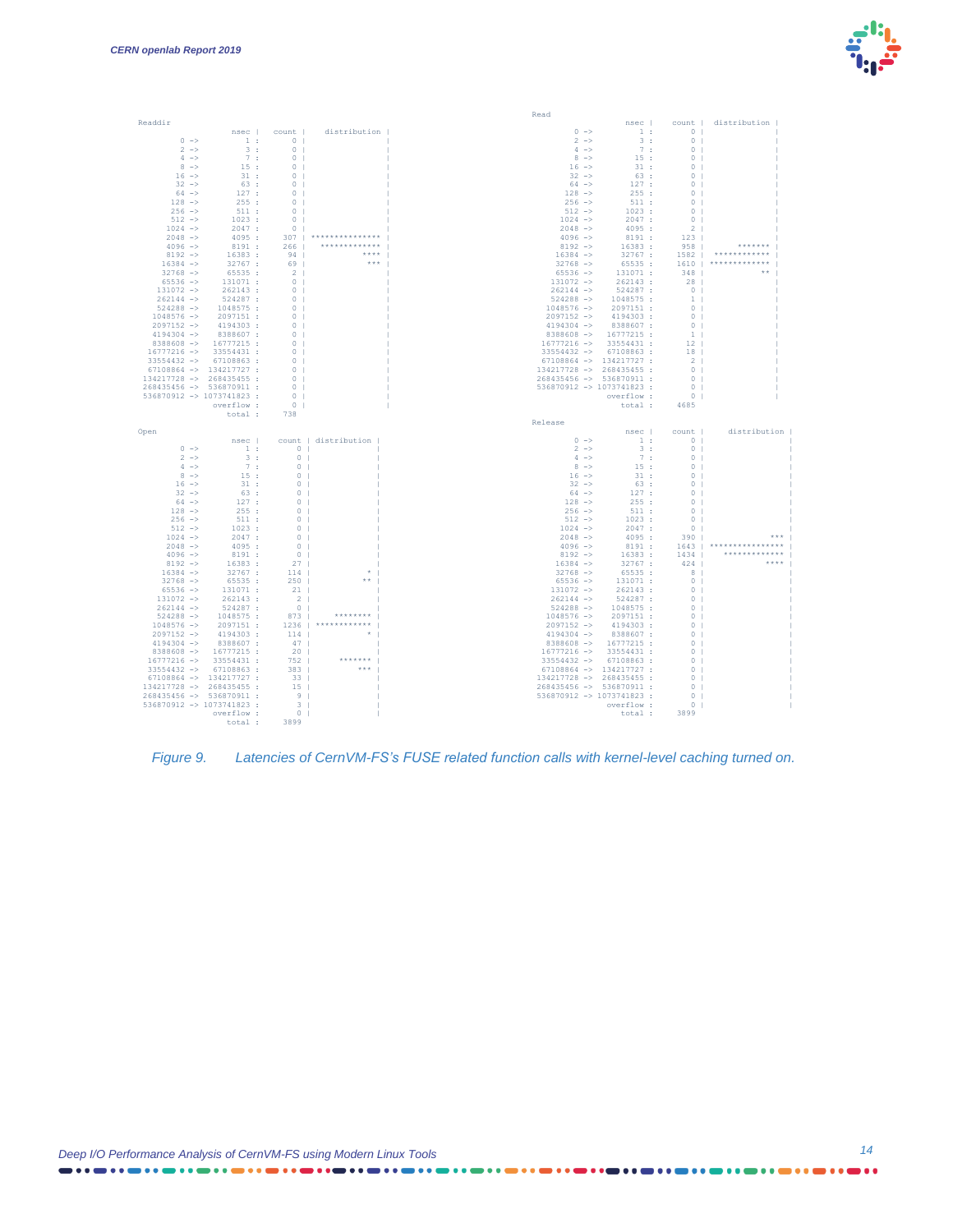

#### **4.2 Benchmarking without Kernel-level Caching**

Below, you can see the latencies of CernVM-FS's FUSE related function calls we got by benchmarking *without the kernel-level caching*:

| Lookup                                  |                             |                                                                                                                                                                                                                                                                                                                                                                       |                             | Readlink                              |                                                                                                                                                                                                                                                                                                      |                            |                             |              |
|-----------------------------------------|-----------------------------|-----------------------------------------------------------------------------------------------------------------------------------------------------------------------------------------------------------------------------------------------------------------------------------------------------------------------------------------------------------------------|-----------------------------|---------------------------------------|------------------------------------------------------------------------------------------------------------------------------------------------------------------------------------------------------------------------------------------------------------------------------------------------------|----------------------------|-----------------------------|--------------|
|                                         |                             | nsec   count                                                                                                                                                                                                                                                                                                                                                          | distribution                |                                       |                                                                                                                                                                                                                                                                                                      |                            | nsec   count   distribution |              |
| $0$ $\rightarrow$                       | $\sim$ $-1$ $\pm$ $-$       | $\begin{array}{c} 0 \\ 1 \end{array}$                                                                                                                                                                                                                                                                                                                                 |                             | $0$ $\rightarrow$                     |                                                                                                                                                                                                                                                                                                      | 1: 0                       |                             |              |
| $2 -$                                   | 3:1                         | 0 <sub>1</sub>                                                                                                                                                                                                                                                                                                                                                        |                             | $2 \rightarrow$                       | 3:1                                                                                                                                                                                                                                                                                                  | $\circ$                    |                             |              |
| $4$ ->                                  | 7:                          | 0 <sub>1</sub>                                                                                                                                                                                                                                                                                                                                                        |                             | $4$ $\rightarrow$                     | 7:                                                                                                                                                                                                                                                                                                   | $\circ$                    |                             |              |
| $8 - >$                                 | 15:                         | $\circ$                                                                                                                                                                                                                                                                                                                                                               |                             | $8 - >$                               | 15:                                                                                                                                                                                                                                                                                                  | $\Omega$                   |                             |              |
| $16$ $\rightarrow$                      | 31:                         | $\circ$                                                                                                                                                                                                                                                                                                                                                               |                             | $16$ $\rightarrow$                    | 31:                                                                                                                                                                                                                                                                                                  | $\circ$                    |                             |              |
| $32 -$                                  | 63:                         | $\circ$                                                                                                                                                                                                                                                                                                                                                               |                             | $32 -$                                | 63:                                                                                                                                                                                                                                                                                                  | $\circ$                    |                             |              |
| $64 -$                                  | 127:                        | $0-1$                                                                                                                                                                                                                                                                                                                                                                 |                             | $64 -$                                | 127:                                                                                                                                                                                                                                                                                                 | $\circ$                    |                             |              |
| $128 -$                                 | 255:                        | $\circ$                                                                                                                                                                                                                                                                                                                                                               |                             | $128 - >$                             | 255:                                                                                                                                                                                                                                                                                                 | $\circ$                    |                             |              |
| $256$ ->                                | 511:                        | $\Omega$                                                                                                                                                                                                                                                                                                                                                              |                             | $256$ ->                              | 511:                                                                                                                                                                                                                                                                                                 | $\Omega$                   |                             |              |
| $512 -$                                 | 1023:                       | 0 <sub>1</sub>                                                                                                                                                                                                                                                                                                                                                        |                             | $512 -$                               | 1023:                                                                                                                                                                                                                                                                                                | $\circ$                    |                             |              |
| $1024 -$                                | 2047:                       | $0-1$                                                                                                                                                                                                                                                                                                                                                                 |                             | $1024 -$                              | 2047:                                                                                                                                                                                                                                                                                                | $\circ$                    |                             |              |
| $2048$ ->                               | 4095:                       | 0 <sup>1</sup>                                                                                                                                                                                                                                                                                                                                                        |                             | $2048$ ->                             | 4095:                                                                                                                                                                                                                                                                                                | -9                         | ***                         |              |
| $4096$ ->                               | 8191:                       | 49504                                                                                                                                                                                                                                                                                                                                                                 |                             | $4096$ ->                             | 8191:                                                                                                                                                                                                                                                                                                | 30                         |                             |              |
| $8192 -$                                | 16383:                      | 59227                                                                                                                                                                                                                                                                                                                                                                 | ******                      | $8192 -$                              | 16383:                                                                                                                                                                                                                                                                                               | 26 <sub>1</sub>            | ****                        |              |
| $16384$ $\rightarrow$                   | 32767 :                     | 22538                                                                                                                                                                                                                                                                                                                                                                 | $\omega$                    | $16384$ ->                            | 32767 :                                                                                                                                                                                                                                                                                              | $13-1$                     | ******                      |              |
| $32768$ ->                              | 65535:                      | 5953                                                                                                                                                                                                                                                                                                                                                                  |                             | $32768$ $\rightarrow$                 | 65535:                                                                                                                                                                                                                                                                                               | 17 <sub>1</sub>            | $\star\star$                |              |
| $65536$ $\rightarrow$                   | 131071 :                    | 976                                                                                                                                                                                                                                                                                                                                                                   |                             | $65536$ $\rightarrow$                 | 131071:                                                                                                                                                                                                                                                                                              | 7 <sub>1</sub><br>$\Omega$ |                             |              |
| $131072$ ->                             | 262143 :                    | 34                                                                                                                                                                                                                                                                                                                                                                    |                             | $131072$ ->                           | 262143 :                                                                                                                                                                                                                                                                                             |                            |                             |              |
| $262144$ -><br>$524288$ ->              | 524287 :<br>1048575 :       | $-1$<br>$\circ$                                                                                                                                                                                                                                                                                                                                                       |                             | $262144$ -><br>$524288$ $\rightarrow$ | 524287:<br>1048575:                                                                                                                                                                                                                                                                                  | $\circ$<br>$\circ$         |                             |              |
| $1048576$ ->                            | 2097151 :                   | $\mathbf{1}$                                                                                                                                                                                                                                                                                                                                                          |                             | $1048576$ ->                          | 2097151 :                                                                                                                                                                                                                                                                                            | $\circ$                    |                             |              |
| $2097152$ ->                            | 4194303 :                   | $\circ$                                                                                                                                                                                                                                                                                                                                                               |                             | $2097152$ ->                          | 4194303:                                                                                                                                                                                                                                                                                             | $^{\circ}$                 |                             |              |
| $4194304$ ->                            | 8388607 :                   | $\Omega$                                                                                                                                                                                                                                                                                                                                                              |                             | $4194304$ ->                          | 8388607 :                                                                                                                                                                                                                                                                                            | $\Omega$                   |                             |              |
|                                         | 8388608 -> 16777215:        | $\circ$                                                                                                                                                                                                                                                                                                                                                               |                             |                                       | 8388608 -> 16777215:                                                                                                                                                                                                                                                                                 | $\Omega$                   |                             |              |
| $16777216$ -> $33554431$ :              |                             | $\circ$                                                                                                                                                                                                                                                                                                                                                               |                             |                                       | $16777216$ -> $33554431$ :                                                                                                                                                                                                                                                                           | $\circ$                    |                             |              |
| 33554432 -> 67108863 :                  |                             | $\mathbf{1}$                                                                                                                                                                                                                                                                                                                                                          |                             |                                       | 33554432 -> 67108863 :                                                                                                                                                                                                                                                                               | $\circ$                    |                             |              |
| $67108864 ~\rightarrow ~\ 134217727 ~:$ |                             | $0-1$                                                                                                                                                                                                                                                                                                                                                                 |                             |                                       | $67108864 ~\rightarrow ~\ 134217727 ~:$                                                                                                                                                                                                                                                              | $\Omega$                   |                             |              |
| 134217728 -> 268435455 :                |                             | 0 <sub>1</sub>                                                                                                                                                                                                                                                                                                                                                        |                             | 134217728 -> 268435455 :              |                                                                                                                                                                                                                                                                                                      | $\circ$                    |                             |              |
| 268435456 -> 536870911 :                |                             | $\circ$                                                                                                                                                                                                                                                                                                                                                               |                             | 268435456 -> 536870911 :              |                                                                                                                                                                                                                                                                                                      | $\circ$                    |                             |              |
| 536870912 -> 1073741823 :               |                             | $0-1$                                                                                                                                                                                                                                                                                                                                                                 |                             | 536870912 -> 1073741823 :             |                                                                                                                                                                                                                                                                                                      | $\circ$                    |                             |              |
|                                         | overflow :                  | $\circ$                                                                                                                                                                                                                                                                                                                                                               |                             |                                       | overflow :                                                                                                                                                                                                                                                                                           | $\circ$                    |                             |              |
|                                         | total :                     | 138235                                                                                                                                                                                                                                                                                                                                                                |                             |                                       | total :                                                                                                                                                                                                                                                                                              | 102                        |                             |              |
|                                         |                             |                                                                                                                                                                                                                                                                                                                                                                       |                             |                                       |                                                                                                                                                                                                                                                                                                      |                            |                             |              |
| Forget                                  |                             |                                                                                                                                                                                                                                                                                                                                                                       |                             | Opendir                               |                                                                                                                                                                                                                                                                                                      |                            |                             |              |
|                                         |                             | nsec   count   distribution                                                                                                                                                                                                                                                                                                                                           |                             |                                       |                                                                                                                                                                                                                                                                                                      |                            | nsec   count   distribution |              |
| $0 -$                                   |                             |                                                                                                                                                                                                                                                                                                                                                                       |                             | $0$ $\rightarrow$                     |                                                                                                                                                                                                                                                                                                      | $1: 0 \t 1$                |                             |              |
| $2 -$                                   | 3 <sub>1</sub>              | 0 <sub>1</sub>                                                                                                                                                                                                                                                                                                                                                        |                             | $2 \rightarrow$                       | $-3$ :                                                                                                                                                                                                                                                                                               | $0-1$                      |                             |              |
| $4$ ->                                  | 7:                          | 0 <sub>1</sub>                                                                                                                                                                                                                                                                                                                                                        |                             | $4$ $\rightarrow$                     | 7 <sub>1</sub>                                                                                                                                                                                                                                                                                       | $0-1$                      |                             |              |
| $8$ $\rightarrow$                       | 15:                         | $\circ$                                                                                                                                                                                                                                                                                                                                                               |                             | $8 \rightarrow$                       | 15:                                                                                                                                                                                                                                                                                                  | $\circ$                    |                             |              |
| $16$ $\rightarrow$                      | 31:                         | $\Omega$                                                                                                                                                                                                                                                                                                                                                              |                             | $16$ $\rightarrow$                    | 31:                                                                                                                                                                                                                                                                                                  | $\Omega$                   |                             |              |
| $32 -$                                  | 63:                         | $\circ$                                                                                                                                                                                                                                                                                                                                                               |                             | $32 -$                                | 63:                                                                                                                                                                                                                                                                                                  | $\circ$                    |                             |              |
| $64 -$                                  | 127:                        | $\circ$                                                                                                                                                                                                                                                                                                                                                               |                             | $64 -$                                | 127:                                                                                                                                                                                                                                                                                                 | $\circ$                    |                             |              |
| $128 - >$                               | 255:                        | 0 <sub>1</sub>                                                                                                                                                                                                                                                                                                                                                        |                             | $128 - >$                             | 255:                                                                                                                                                                                                                                                                                                 | $0-1$                      |                             |              |
| $256 - \ge$                             | 511:                        | $\overline{0}$                                                                                                                                                                                                                                                                                                                                                        |                             | $256$ $\rightarrow$                   | 511:                                                                                                                                                                                                                                                                                                 | $\circ$                    |                             |              |
| $512 -$                                 | 1023:                       | $\Omega$                                                                                                                                                                                                                                                                                                                                                              |                             | $512 -$                               | 1023:                                                                                                                                                                                                                                                                                                | $\Omega$                   |                             |              |
| $1024$ ->                               | 2047:                       | $0-1$                                                                                                                                                                                                                                                                                                                                                                 |                             | $1024$ ->                             | 2047:                                                                                                                                                                                                                                                                                                | $0-1$                      |                             |              |
| $2048$ ->                               | 4095 :                      | $\circ$                                                                                                                                                                                                                                                                                                                                                               |                             | $2048$ ->                             | 4095:                                                                                                                                                                                                                                                                                                | $\circ$                    |                             |              |
| $4096$ ->                               | 8191:                       | $0-1$                                                                                                                                                                                                                                                                                                                                                                 |                             | $4096$ ->                             | 8191:                                                                                                                                                                                                                                                                                                | $\circ$                    |                             |              |
| $8192 -$                                | 16383:                      | $\Omega$                                                                                                                                                                                                                                                                                                                                                              |                             | $8192 -$                              | 16383:                                                                                                                                                                                                                                                                                               | $0-1$                      |                             |              |
| $16384$ $\rightarrow$                   | 32767:                      | $\circ$                                                                                                                                                                                                                                                                                                                                                               |                             | $16384$ $\rightarrow$                 | 32767:                                                                                                                                                                                                                                                                                               | 4 <sub>1</sub>             |                             |              |
| $32768$ $\rightarrow$                   | 65535 :                     | $\circ$                                                                                                                                                                                                                                                                                                                                                               |                             | $32768$ $\rightarrow$                 | 65535:                                                                                                                                                                                                                                                                                               | $67$                       | ******                      |              |
| $65536$ $\rightarrow$                   | 131071:                     | $0-1$                                                                                                                                                                                                                                                                                                                                                                 |                             | $65536$ $\rightarrow$                 | 131071:                                                                                                                                                                                                                                                                                              | 95                         |                             |              |
| $131072$ ->                             | 262143 :                    | 0 <sub>1</sub>                                                                                                                                                                                                                                                                                                                                                        |                             | $131072$ ->                           | 262143 :                                                                                                                                                                                                                                                                                             | $108$                      |                             |              |
| $262144$ $\rightarrow$                  | 524287 :                    | $0-1$                                                                                                                                                                                                                                                                                                                                                                 |                             | $262144$ ->                           | 524287 :                                                                                                                                                                                                                                                                                             | 51                         | $* * * * * *$               |              |
| $524288 - >$                            | 1048575 :                   | 0 <sub>1</sub>                                                                                                                                                                                                                                                                                                                                                        |                             | $524288$ ->                           | 1048575:                                                                                                                                                                                                                                                                                             | 31                         | ***                         |              |
| $1048576$ ->                            | 2097151 :                   | $\circ$                                                                                                                                                                                                                                                                                                                                                               |                             | $1048576$ ->                          | 2097151 :                                                                                                                                                                                                                                                                                            | $-4$                       |                             |              |
| $2097152$ ->                            | 4194303:                    | $\circ$                                                                                                                                                                                                                                                                                                                                                               |                             | $2097152$ ->                          | 4194303:                                                                                                                                                                                                                                                                                             | $\mathbf{3}$               |                             |              |
| $4194304$ ->                            | 8388607 :                   | $\Omega$                                                                                                                                                                                                                                                                                                                                                              |                             | $4194304$ ->                          | 8388607 :                                                                                                                                                                                                                                                                                            | $\mathbf{1}$               |                             |              |
|                                         | 8388608 -> 16777215:        | $\Omega$                                                                                                                                                                                                                                                                                                                                                              |                             |                                       | 8388608 -> 16777215:                                                                                                                                                                                                                                                                                 | $\Omega$                   |                             |              |
| $16777216$ -> $33554431$ :              |                             | $\circ$                                                                                                                                                                                                                                                                                                                                                               |                             |                                       | $16777216$ -> $33554431$ :                                                                                                                                                                                                                                                                           | $^{\circ}$                 |                             |              |
| 33554432 -> 67108863 :                  |                             | $\circ$                                                                                                                                                                                                                                                                                                                                                               |                             |                                       | 33554432 -> 67108863 :                                                                                                                                                                                                                                                                               | $\circ$                    |                             |              |
| $67108864 ~\rightarrow ~\ 134217727 ~:$ |                             | $0-1$                                                                                                                                                                                                                                                                                                                                                                 |                             |                                       | $67108864 ~\rightarrow ~\ 134217727 ~:$                                                                                                                                                                                                                                                              | $1 -$                      |                             |              |
| $134217728$ -> 268435455 :              |                             | $\Omega$                                                                                                                                                                                                                                                                                                                                                              |                             | 134217728 -> 268435455 :              |                                                                                                                                                                                                                                                                                                      | $\Omega$                   |                             |              |
| 268435456 -> 536870911 :                |                             | $0-1$                                                                                                                                                                                                                                                                                                                                                                 |                             | 268435456 -> 536870911 :              |                                                                                                                                                                                                                                                                                                      | $\Omega$                   |                             |              |
| 536870912 -> 1073741823 :               |                             | $\circ$                                                                                                                                                                                                                                                                                                                                                               |                             | 536870912 -> 1073741823 :             |                                                                                                                                                                                                                                                                                                      | $\circ$                    |                             |              |
|                                         | overflow :                  | $\circ$                                                                                                                                                                                                                                                                                                                                                               |                             |                                       | overflow :                                                                                                                                                                                                                                                                                           | $\circ$                    |                             |              |
|                                         | total :                     | $\Omega$                                                                                                                                                                                                                                                                                                                                                              |                             |                                       | total :                                                                                                                                                                                                                                                                                              | 365                        |                             |              |
|                                         |                             |                                                                                                                                                                                                                                                                                                                                                                       |                             |                                       |                                                                                                                                                                                                                                                                                                      |                            |                             |              |
| Getattr                                 |                             |                                                                                                                                                                                                                                                                                                                                                                       |                             | Releasedir                            |                                                                                                                                                                                                                                                                                                      |                            |                             |              |
|                                         | nsec                        | count                                                                                                                                                                                                                                                                                                                                                                 | distribution                |                                       |                                                                                                                                                                                                                                                                                                      | nsec   count               |                             | distribution |
| $0 - >$                                 | $\gamma=1/4$ .              |                                                                                                                                                                                                                                                                                                                                                                       |                             | $0 - \ge$                             |                                                                                                                                                                                                                                                                                                      | 1: 0                       |                             |              |
| $2 \rightarrow$                         | $-3$ :                      | 0 <sub>1</sub>                                                                                                                                                                                                                                                                                                                                                        |                             | $2 \rightarrow$                       | 3:                                                                                                                                                                                                                                                                                                   | $0-1$                      |                             |              |
| $4$ ->                                  | 7 <sub>1</sub>              | 0 <sub>1</sub>                                                                                                                                                                                                                                                                                                                                                        |                             | $4$ $\rightarrow$                     | 7:1                                                                                                                                                                                                                                                                                                  | $\circ$                    |                             |              |
| $8 - >$                                 | 15:                         | $\circ$                                                                                                                                                                                                                                                                                                                                                               |                             | $8 -$                                 | 15:                                                                                                                                                                                                                                                                                                  | $\circ$                    |                             |              |
| $16$ $\rightarrow$                      | 31:                         | $\circ$                                                                                                                                                                                                                                                                                                                                                               |                             | $16$ $\rightarrow$                    | 31:                                                                                                                                                                                                                                                                                                  | $\circ$                    |                             |              |
| $32 -$                                  | 63:                         | $\circ$                                                                                                                                                                                                                                                                                                                                                               |                             | $32 \rightarrow$                      | 63 :                                                                                                                                                                                                                                                                                                 | $\Omega$                   |                             |              |
| $64 -$                                  | 127:                        | $\circ$                                                                                                                                                                                                                                                                                                                                                               |                             | $64 - >$                              | 127:                                                                                                                                                                                                                                                                                                 | $\circ$                    |                             |              |
| $128 - 5$                               |                             | $255$ : 0  <br>511 : 0                                                                                                                                                                                                                                                                                                                                                |                             | $128 - 5$                             | $255$ : 0                                                                                                                                                                                                                                                                                            |                            |                             |              |
| $256$ $\rightarrow$                     | 511:                        | $\begin{tabular}{ccc} 511 & 1 & . & . & . \\ 1023 & 1 & . & 0 & \vert \\ 2047 & 1 & . & 0 & \vert \\ 4095 & 1 & 33267 & \vert \\ 8191 & 1 & . & 75062 & \vert \\ 5383 & 1 & . & 12750 & \vert \\ 52767 & 1 & . & 12750 & \vert \\ 76578 & 1 & . & . & . & . \\ 683 & 1 & . & . & . & . \\ 7657 & 1 & . & . & . & . \\ 7657 & 1 & . & . & . & . \\ 7657 & 1 & . & . &$ |                             | $256$ $\rightarrow$                   | $511$ :                                                                                                                                                                                                                                                                                              | $\sim$ 0 $\sim$ 1          |                             |              |
| $512 - \ge$                             |                             |                                                                                                                                                                                                                                                                                                                                                                       |                             | $512 - \rightarrow$                   | 1023:                                                                                                                                                                                                                                                                                                | $0-1$                      |                             |              |
| $1024 - \ge 0$                          |                             |                                                                                                                                                                                                                                                                                                                                                                       |                             | $1024$ ->                             |                                                                                                                                                                                                                                                                                                      |                            |                             |              |
| $2048 - \ge$                            |                             |                                                                                                                                                                                                                                                                                                                                                                       | ********                    | $2048$ ->                             |                                                                                                                                                                                                                                                                                                      |                            |                             |              |
| $4096$ ->                               |                             |                                                                                                                                                                                                                                                                                                                                                                       | 75062   ******************* | $4096$ $\rightarrow$                  |                                                                                                                                                                                                                                                                                                      |                            |                             |              |
| $8192 -$                                |                             |                                                                                                                                                                                                                                                                                                                                                                       | ********                    | $8192$ ->                             |                                                                                                                                                                                                                                                                                                      |                            |                             |              |
| $16384$ $\rightarrow$                   |                             |                                                                                                                                                                                                                                                                                                                                                                       | $\pm$ * * *                 | $16384$ $\rightarrow$                 | 32767:                                                                                                                                                                                                                                                                                               | 5 <sub>1</sub>             |                             |              |
| $32768 - \ge$                           | 65535 :                     | 683                                                                                                                                                                                                                                                                                                                                                                   |                             | $32768 - >$                           | 65535 :                                                                                                                                                                                                                                                                                              | $0-1$                      |                             |              |
|                                         | $65536 \rightarrow 131071:$ | $33 -$                                                                                                                                                                                                                                                                                                                                                                |                             |                                       |                                                                                                                                                                                                                                                                                                      |                            |                             |              |
|                                         | $131072$ -> $262143$ :      |                                                                                                                                                                                                                                                                                                                                                                       |                             |                                       |                                                                                                                                                                                                                                                                                                      |                            |                             |              |
| $262144$ ->                             | 524287 :                    |                                                                                                                                                                                                                                                                                                                                                                       |                             |                                       |                                                                                                                                                                                                                                                                                                      |                            |                             |              |
|                                         | $524288$ -> $1048575$ :     | $\begin{array}{c} 12 \\ 12 \\ 1 \\ 1 \\ 0 \\ 0 \\ 1 \\ 0 \\ \end{array}$                                                                                                                                                                                                                                                                                              |                             |                                       | $\begin{array}{cccc} 2516 & -5 & 0 & 0 & 0 \\ 5536 & -5 & 131071 & 0 \\ 131072 & -5 & 62143 & 0 \\ 262144 & -5 & 24243 & 0 \\ 524288 & -5 & 1048575 & 0 \\ 1048576 & -5 & 2097151 & 0 \\ 2097152 & -5 & 4194303 & 0 \\ 194304 & -5 & 3288607 & 0 \\ 19304676 & -5 & 16777215 & 0 \\ 19308608 & -5 &$ |                            |                             |              |
| $1048576$ ->                            | 2097151:                    |                                                                                                                                                                                                                                                                                                                                                                       |                             |                                       |                                                                                                                                                                                                                                                                                                      |                            |                             |              |
| $2097152$ ->                            | 4194303 :                   |                                                                                                                                                                                                                                                                                                                                                                       |                             |                                       |                                                                                                                                                                                                                                                                                                      |                            |                             |              |
| $4194304$ -> $8388607$ :                |                             |                                                                                                                                                                                                                                                                                                                                                                       |                             |                                       |                                                                                                                                                                                                                                                                                                      |                            |                             |              |
| 8388608 -> 16777215:                    |                             |                                                                                                                                                                                                                                                                                                                                                                       |                             |                                       | $8388608 \rightarrow 16777215$ :                                                                                                                                                                                                                                                                     |                            |                             |              |
| $16777216$ -> 33554431:                 |                             | $0-1$                                                                                                                                                                                                                                                                                                                                                                 |                             |                                       | $16777216$ -> $33554431$ :                                                                                                                                                                                                                                                                           | $\sim$ 0 $\pm$             |                             |              |
| 33554432 -> 67108863 :                  |                             | $\sim$ 0                                                                                                                                                                                                                                                                                                                                                              |                             |                                       | 33554432 -> 67108863 :                                                                                                                                                                                                                                                                               | $\sim$ 0                   |                             |              |
| 67108864 -> 134217727 :                 |                             | $\sim$ 0                                                                                                                                                                                                                                                                                                                                                              |                             |                                       | 67108864 -> 134217727 :                                                                                                                                                                                                                                                                              | $\sim$ 0                   |                             |              |
| 134217728 -> 268435455 :                |                             | $\overline{0}$ $\overline{1}$                                                                                                                                                                                                                                                                                                                                         |                             | 134217728 -> 268435455 :              |                                                                                                                                                                                                                                                                                                      | $0-1$                      |                             |              |
| 268435456 -> 536870911 :                |                             | $\sim$ 0 $\pm$                                                                                                                                                                                                                                                                                                                                                        |                             | 268435456 -> 536870911 :              |                                                                                                                                                                                                                                                                                                      | $0-1$                      |                             |              |
| 536870912 -> 1073741823 :               |                             | $\begin{array}{c} 0 \\ \end{array}$                                                                                                                                                                                                                                                                                                                                   |                             | $536870912$ -> $1073741823$ :         |                                                                                                                                                                                                                                                                                                      | $\overline{0}$             |                             |              |
|                                         | overflow :                  | 0 <sub>1</sub>                                                                                                                                                                                                                                                                                                                                                        |                             |                                       | overflow:                                                                                                                                                                                                                                                                                            | 0 <sub>1</sub>             |                             |              |
|                                         | total :                     | 156237                                                                                                                                                                                                                                                                                                                                                                |                             |                                       | total :                                                                                                                                                                                                                                                                                              | 365                        |                             |              |

. . . . . . .

*Deep I/O Performance Analysis of CernVM-FS using Modern Linux Tools Properties and Modern Linux Tools Properties and Modern Linux Tools Properties and Modern Linux Tools* **<b>***Properties and Modern Linux Tools*

. . . . . .

. . . . . . .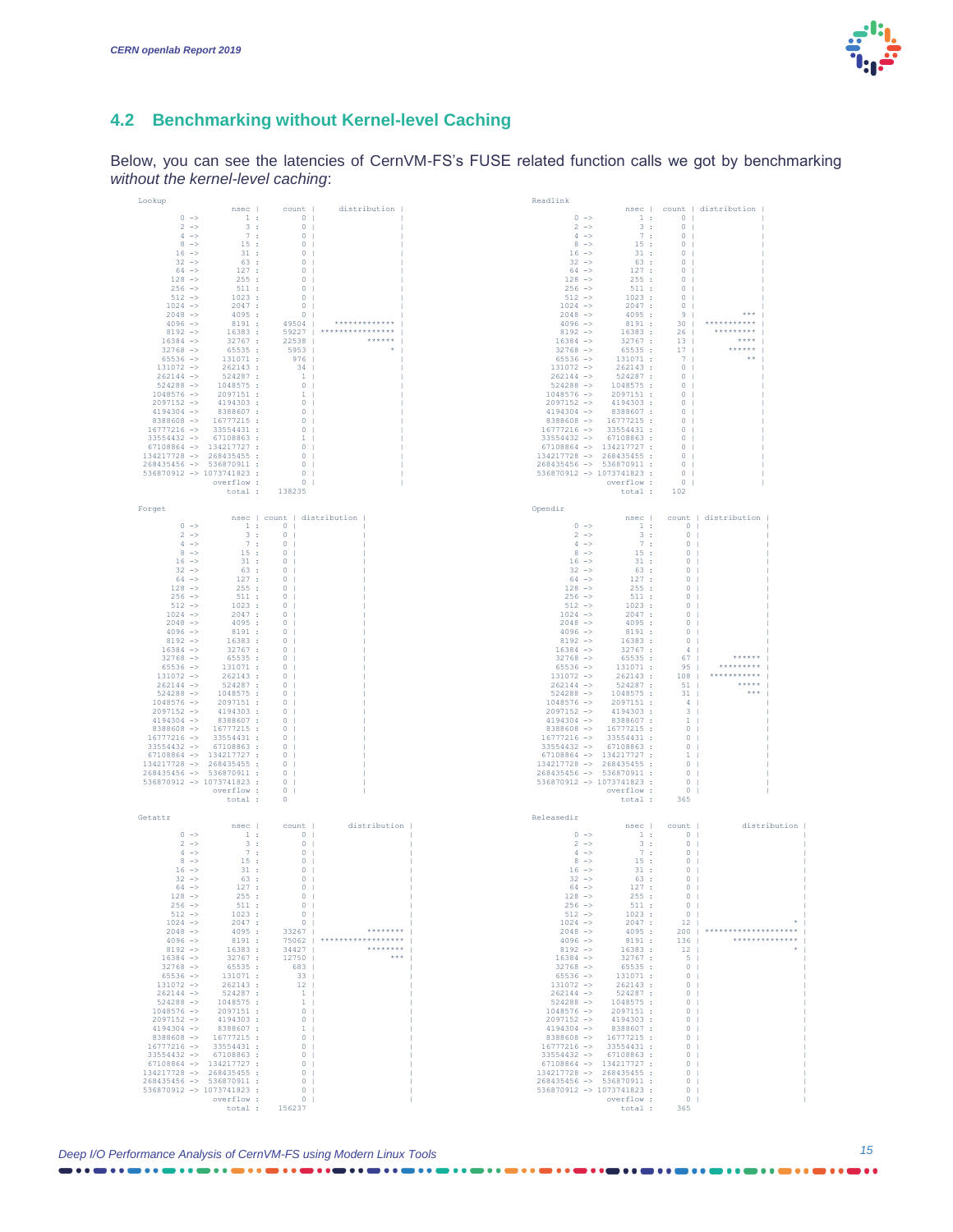

| Readdir                                |                                           |                                                         |                              |                                  |                                                                            |                                        |                                      |
|----------------------------------------|-------------------------------------------|---------------------------------------------------------|------------------------------|----------------------------------|----------------------------------------------------------------------------|----------------------------------------|--------------------------------------|
|                                        |                                           | nsec   count                                            | distribution                 | Read                             |                                                                            |                                        |                                      |
| $0$ $\rightarrow$                      |                                           | 1: 0                                                    |                              |                                  |                                                                            |                                        | nsec   count   distribution          |
| $2 \rightarrow$                        | $-3$ :<br>7.1                             | $\sim$ 0 $\pm$                                          |                              | $0 - \ge$<br>$2 \rightarrow$     |                                                                            | $1: 0 \mid$                            |                                      |
| $4$ $\rightarrow$<br>$8 - \ge$         | 15:                                       | $\overline{0}$<br>$\overline{0}$                        |                              | $4 \rightarrow$                  | $3 \div$<br>7:1                                                            | 0 <sub>1</sub><br>$0-1$                |                                      |
| $16 - >$                               | 31:                                       | $\circ$                                                 |                              | $8 - \ge$                        | 15:                                                                        | $\circ$                                |                                      |
| $32 -$                                 | 63:                                       | $\Omega$                                                |                              | $16 - \ge$                       | 31:                                                                        | $\Omega$                               |                                      |
| $64 -$                                 | 127:                                      | $\sim$ 0                                                |                              | $32 -$                           | 63:                                                                        | $\Omega$                               |                                      |
| $128 -$                                | 255:                                      | $\overline{0}$                                          |                              | $64 -$                           | 127:                                                                       | $\circ$                                |                                      |
| $256$ $\rightarrow$                    | 511:                                      | $\sim$ 0                                                |                              | $128 -$                          | 255:                                                                       | $\Omega$                               |                                      |
| $512 -$                                | 1023:                                     | $\sim$ 0                                                |                              | $256 - \ge$                      | 511:                                                                       | $\Omega$                               |                                      |
| $1024 -$                               | 2047:                                     | 0 <sub>1</sub>                                          |                              | $512 -$                          | 1023:                                                                      | $\circ$                                |                                      |
| $2048$ ->                              | 4095:                                     | 211                                                     | ***********                  |                                  |                                                                            |                                        |                                      |
| $4096$ ->                              | 8191:                                     | 420                                                     | *********************        |                                  |                                                                            |                                        |                                      |
| $8192 -$                               | 16383:                                    | 75 <sub>1</sub>                                         | ***                          |                                  |                                                                            |                                        | *******                              |
| $16384$ ->                             | 32767:                                    | 31                                                      |                              |                                  |                                                                            |                                        | *************                        |
| $32768 - \ge$<br>$65536$ $\rightarrow$ | 65535 :                                   | $\sim$ 1<br>$\sim$ 0                                    |                              |                                  |                                                                            |                                        | 32768 -> 65535: 1641   ************* |
| $131072 - >$                           | 131071:<br>262143:                        | $\sim$ 0                                                |                              |                                  | $65536 \rightarrow 131071:$                                                | 428                                    |                                      |
| $262144$ ->                            | 524287 :                                  | $\sim$ 0 $\sim$ 1                                       |                              | $131072$ ->                      | 262143 :                                                                   | 21                                     |                                      |
| $524288$ $\rightarrow$                 | 1048575:                                  | $\overline{\phantom{0}}$ 0 $\overline{\phantom{0}}$     |                              | $262144$ $\rightarrow$           | 524287 :                                                                   | $\frac{1}{2}$                          |                                      |
| $1048576$ ->                           | 2097151 :                                 | $0-1$                                                   |                              | $524288 - >$                     | 1048575:                                                                   | $0-1$                                  |                                      |
| $2097152 -$                            | 4194303 :                                 | $\Omega$                                                |                              | $1048576$ ->                     | 2097151:                                                                   | $0-1$                                  |                                      |
| $4194304$ ->                           | 8388607 :                                 | $\Omega$                                                |                              | $2097152 - \rightarrow$          | 4194303:                                                                   | $-1$                                   |                                      |
| $8388608$ ->                           | 16777215 :                                | $\Omega$                                                |                              | $4194304$ ->                     | 8388607 :                                                                  | $\Omega$                               |                                      |
| $16777216$ ->                          | 33554431:                                 | $\cap$                                                  |                              |                                  | 8388608 -> 16777215:                                                       | $0-1$                                  |                                      |
| $33554432$ ->                          | 67108863 :                                | $\cap$                                                  |                              |                                  | $16777216$ -> 33554431:                                                    | $-11 - 1$                              |                                      |
|                                        | $67108864$ -> 134217727 :                 | $\Omega$                                                |                              |                                  | 33554432 -> 67108863 :                                                     | 17                                     |                                      |
| 134217728 -> 268435455 :               |                                           | $\Omega$                                                |                              |                                  | 67108864 -> 134217727 :                                                    | $-3$                                   |                                      |
| 268435456 -> 536870911 :               |                                           | $\circ$                                                 |                              | 134217728 -> 268435455 :         |                                                                            | $\mathbf{1}$                           |                                      |
| 536870912 -> 1073741823 :              |                                           | $0-1$                                                   |                              | 268435456 -> 536870911 :         |                                                                            | $\Omega$                               |                                      |
|                                        | overflow :                                | $\sim$ 0 $\pm$                                          |                              | $536870912$ -> 1073741823 :      |                                                                            | $\sim$ 0 $\pm$                         |                                      |
|                                        | total :                                   | 738                                                     |                              |                                  | overflow :                                                                 | $\overline{\phantom{0}}$ 0 1           |                                      |
|                                        |                                           |                                                         |                              |                                  |                                                                            |                                        |                                      |
|                                        |                                           |                                                         |                              |                                  | total :                                                                    | 4685                                   |                                      |
| Open                                   | nsec                                      | count                                                   | distribution                 | Release                          |                                                                            |                                        |                                      |
| $0 -$                                  |                                           |                                                         |                              |                                  |                                                                            | nsec   count                           | distribution                         |
| $2 \rightarrow$                        | $\sim$ $-1$ $\pm$<br>$-3 + 1$             | $\begin{array}{c} 0 \\ 2 \end{array}$<br>$0-1$          |                              | $0 - >$                          |                                                                            |                                        |                                      |
| $4 - \ge$                              | 7:1                                       | 0 <sup>1</sup>                                          |                              | $2 \rightarrow$                  | 3:                                                                         | $1$ : 0  <br>0 <sub>1</sub>            |                                      |
| $8 - \ge$                              | 15:                                       | $0-1$                                                   |                              | $4 \rightarrow$                  | 7.1                                                                        | $0-1$                                  |                                      |
| $16 - >$                               | 31:                                       | $0-1$                                                   |                              | $8 - >$                          | 15:                                                                        | $\Omega$                               |                                      |
| $32 -$                                 | 63:                                       | $0-1$                                                   |                              | $16 - >$                         | 31:                                                                        | $\Omega$                               |                                      |
| $64 -$                                 | 127:                                      | $\Omega$                                                |                              | $32 -$                           | 63:                                                                        | $^{\circ}$                             |                                      |
| $128 -$                                | 255:                                      | $\circ$                                                 |                              | $64 -$                           | 127:                                                                       | $\circ$                                |                                      |
| $256$ ->                               | 511:                                      | $\Omega$                                                |                              | $128 - >$                        | 255:                                                                       | $\Omega$                               |                                      |
| $512 -$                                | 1023:                                     | $\circ$                                                 |                              | $256$ $\rightarrow$              |                                                                            | $0-1$<br>$0-1$                         |                                      |
| $1024 - >$                             | 2047:                                     | $0-1$<br>$\sim$ 0 $\sim$ 1                              |                              | $512 -$                          |                                                                            |                                        |                                      |
| $2048$ -><br>$4096 -$                  | 4095:<br>8191:                            | $0-1$                                                   |                              | $1024 -$<br>$2048$ $\rightarrow$ |                                                                            | 1 <sub>1</sub><br>$406$                |                                      |
| $8192 -$                               | 16383:                                    |                                                         |                              | $4096$ ->                        |                                                                            |                                        | 1537   **************                |
| $16384$ ->                             | 32767:                                    |                                                         |                              | $8192 -$                         | $255$<br>$511$ :<br>$1023$ :<br>$2047$ :<br>$4095$ :<br>$8191$ :<br>16383: |                                        | 1514   **************                |
| $32768$ ->                             | 65535:                                    | $\begin{bmatrix} 27 \\ 155 \\ 222 \end{bmatrix}$<br>226 | **                           | $16384 - >$                      | 32767:                                                                     |                                        | ****                                 |
| $65536$ $\rightarrow$                  | 131071:                                   | 5 <sub>1</sub>                                          |                              | $32768 - >$                      | 65535:                                                                     | 425<br>$15-1$                          |                                      |
| $131072 -$                             | 262143:                                   | $0-1$                                                   |                              | $65536 -$                        | 131071:                                                                    | $0-1$                                  |                                      |
| $262144$ $\rightarrow$                 | 524287 :                                  | $\frac{1}{2}$                                           |                              | $131072$ ->                      | 262143:                                                                    | $\sim$ 1                               |                                      |
| $524288$ $\rightarrow$                 | 1048575:                                  | 494                                                     | ****                         | $262144$ $\rightarrow$           | 524287 :                                                                   | $\Omega$                               |                                      |
| $1048576$ ->                           | 2097151 :                                 | 1718                                                    | ****************             | $524288 - \ge$                   | 1048575:                                                                   | $\Omega$                               |                                      |
| $2097152 -$                            | 4194303 :                                 | $108$                                                   |                              |                                  | $1048576$ -> $2097151$ :                                                   | $\Omega$                               |                                      |
| $4194304$ ->                           | 8388607 :                                 | 76                                                      |                              | $2097152$ ->                     | 4194303 :                                                                  | $\circ$                                |                                      |
| $8388608$ ->                           | 16777215 :                                | 23                                                      | <b><i><u>AAAAAA</u></i></b>  | $4194304$ ->                     | 8388607 :                                                                  | $\Omega$<br>$\Omega$                   |                                      |
| $16777216$ ->                          | 33554431 :                                |                                                         | 682  <br>$\rightarrow$ * * * |                                  | 8388608 -> 16777215:                                                       | $0-1$                                  |                                      |
| $33554432$ ->                          | 67108863 :<br>$67108864$ -> $134217727$ : | 333<br>24                                               |                              | $16777216$ -><br>$33554432$ ->   | 33554431 :<br>67108863 :                                                   | $0-1$                                  |                                      |
| 134217728 -> 268435455 :               |                                           | 17 <sub>1</sub>                                         |                              |                                  | $67108864$ -> $134217727$ :                                                | $0-1$                                  |                                      |
| 268435456 -> 536870911:                |                                           | $-8$                                                    |                              | 134217728 -> 268435455 :         |                                                                            | $0-1$                                  |                                      |
| 536870912 -> 1073741823 :              |                                           | $\frac{1}{2}$                                           |                              | 268435456 -> 536870911:          |                                                                            | $\overline{0}$                         |                                      |
|                                        | overflow :                                | $\gamma=1$ .                                            |                              | 536870912 -> 1073741823 :        |                                                                            | $\begin{array}{c} 0 \\ -1 \end{array}$ |                                      |
|                                        | total :                                   | 3899                                                    |                              |                                  | overflow :                                                                 | $\sim$ 0 $\pm$<br>total: 3899          |                                      |

<span id="page-15-0"></span>*Figure 10. Latencies of CernVM-FS's FUSE related function calls with kernel-level caching turned off.*

...

. . . **. . . . . . . . . . . .** . .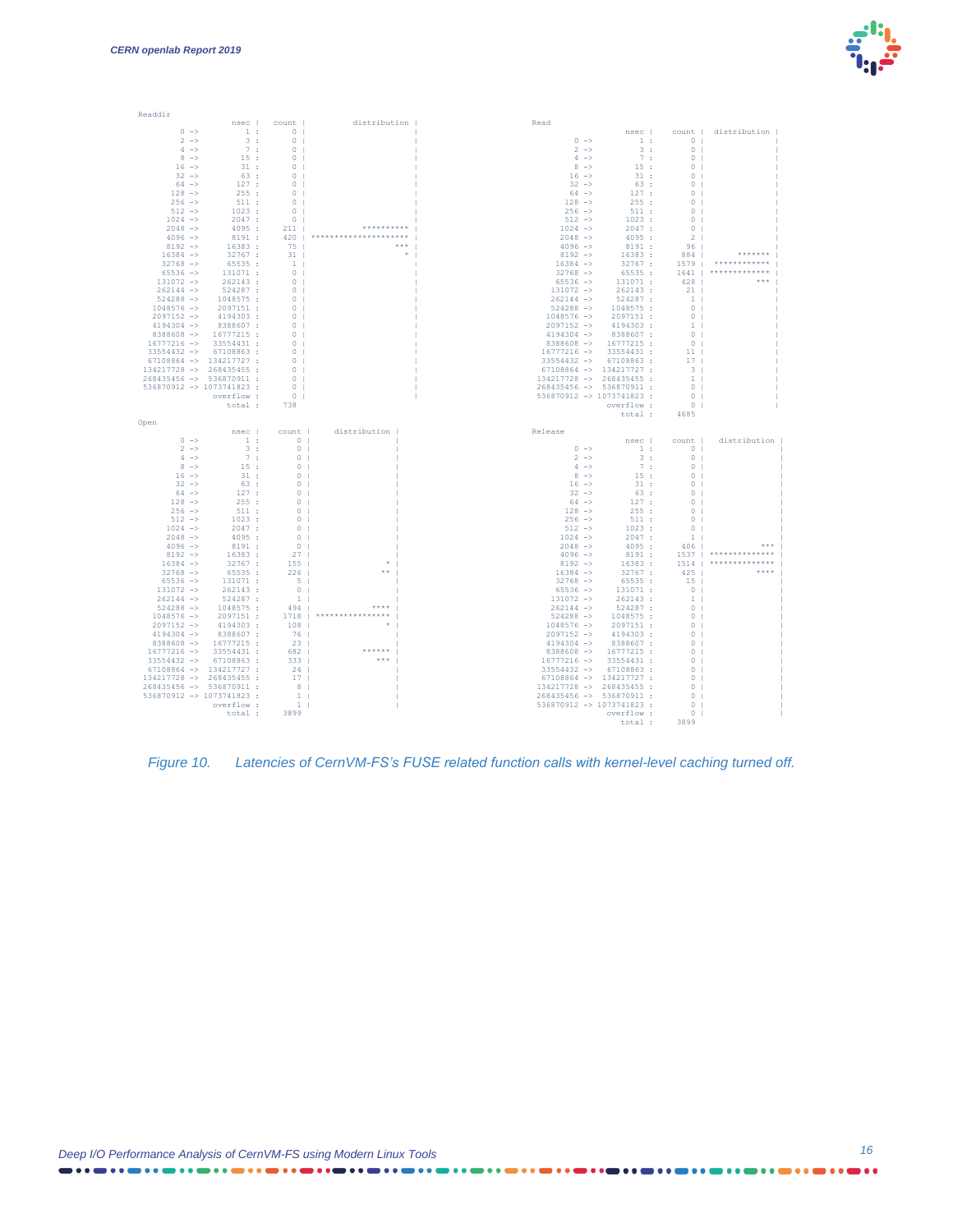

#### **5 Analysis**

The focus of the analysis was given to *lookup calls* in CernVM-FS. The results on the left are the latencies of lookup calls when the kernel-level caching is turned on; the results on the right are the latencies of the lookup calls when the kernel-level caching is turned off (see [Figure 11\)](#page-16-0).

As can be seen from the figure below (see [Figure 11\)](#page-16-0), the software spends more time on executing the lookup calls in the system with a kernel-level caching enabled in the system: the majority of the calls take around 65μs-131μs. The number of calls made is low due to having a caching mechanism.

Unlike kernel-level caching, the plain system setup without kernel-level caching *accelerates* most of lookup calls in CernVM-FS from latencies of 65μs-131μs to 32μs-65μs. However, due to having the caching mechanism in a disabled state, the number of calls made in the system have increased drastically: as can be seen from the figure, the number of calls increased by ≈18 times.



Without kernel-level caching

With kernel-level caching

<span id="page-16-0"></span>*Figure 11. The comparison of lookup calls' latencies in two different configurations: with kernel-level caching and without kernel-level caching.*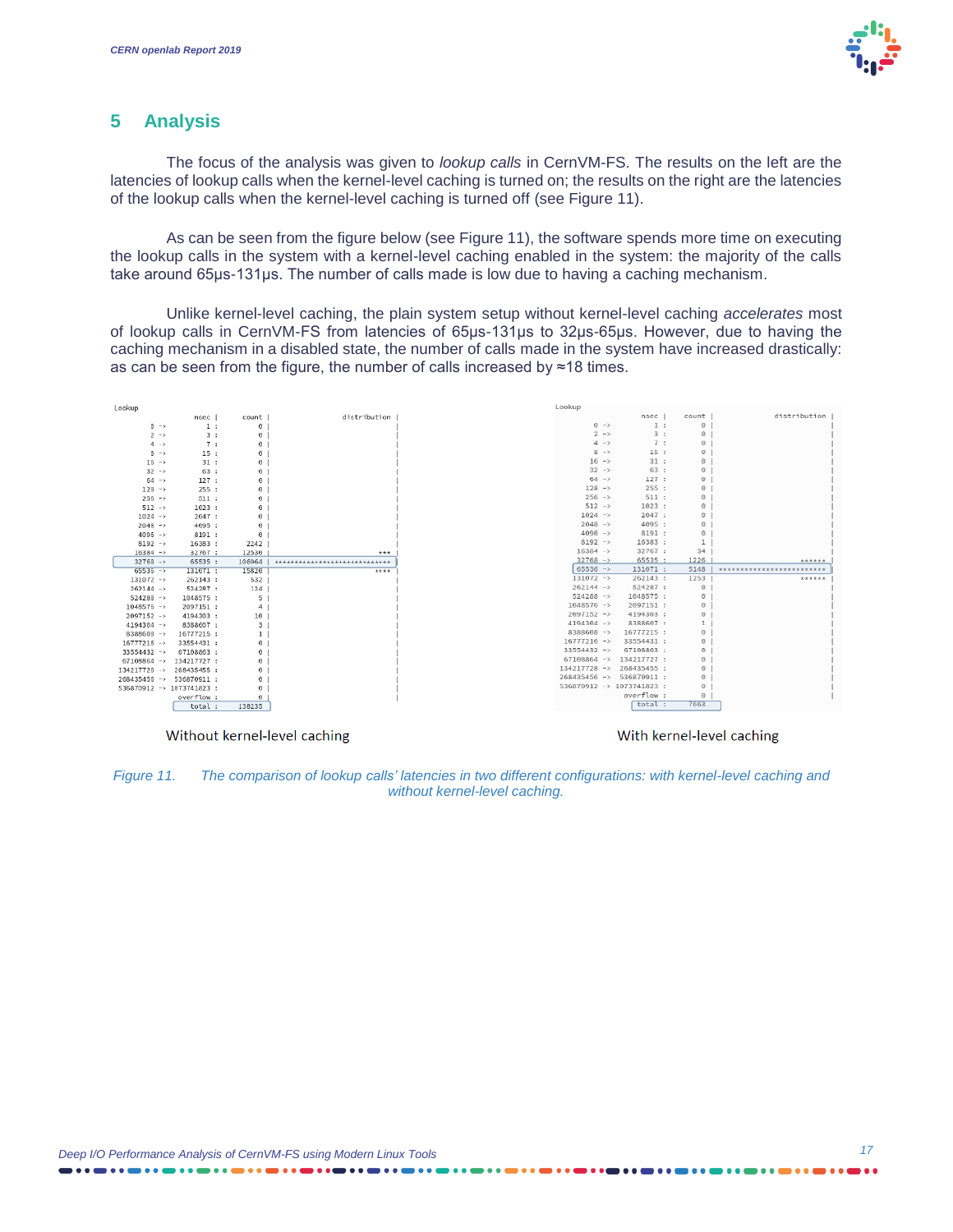

### **6 Conclusion**

In conclusion, this report summarizes the implementation of the project called "Deep I/O Performance Analysis of CernVM-FS using the Modern Linux Tools". After the implementation of the project, we have got the following deliverables:

- A powerful set of tools to look in user and kernel spaces of FUSE calls.
- A toolset that enables fine-grained performance engineering of CernVM-FS client.
- log2 histogram data structure for latency measurements which is merged in CernVM-FS into the CernVM-FS devel branch.

. . . . . .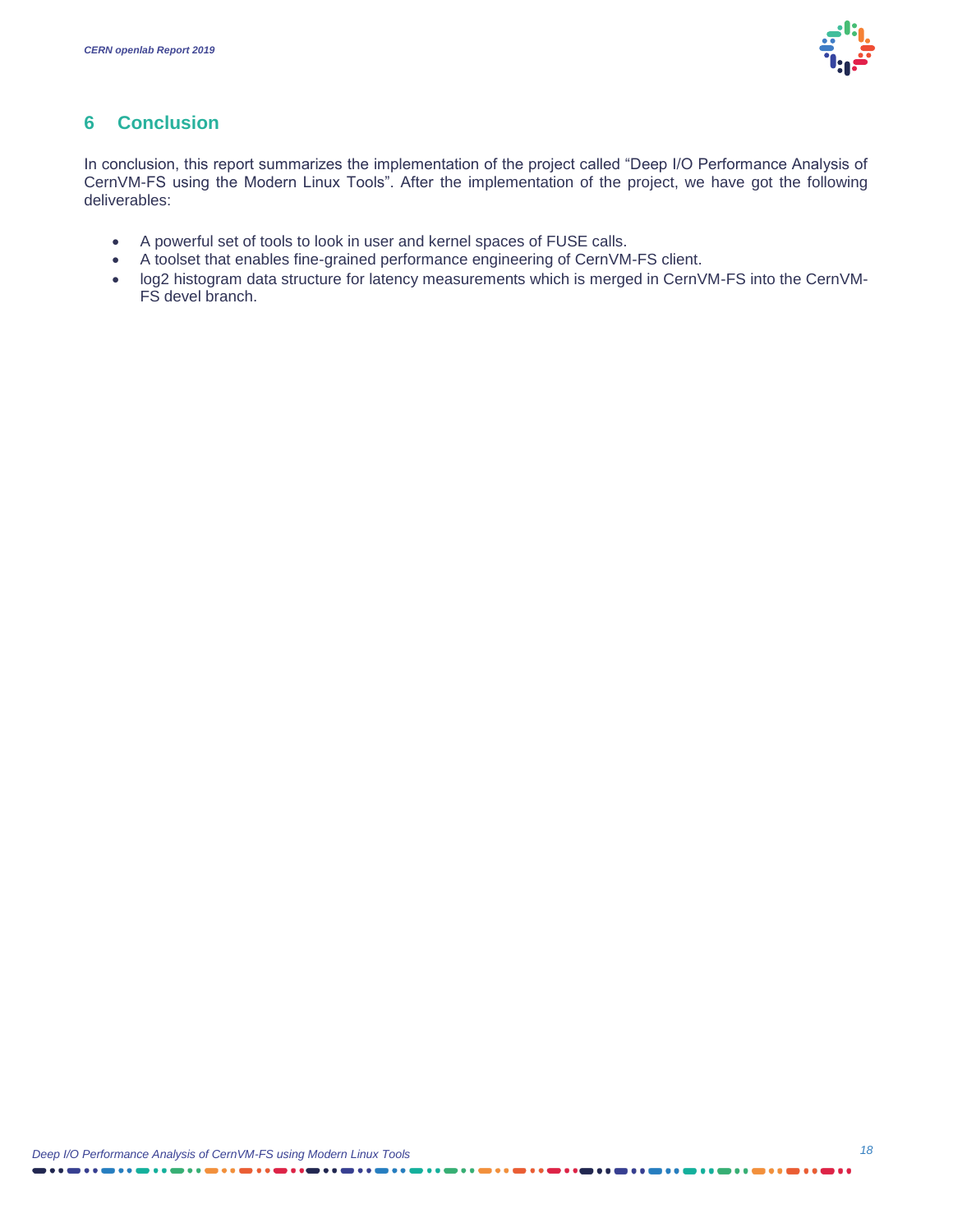

## **7 List of figures**

| Figure 1. |                                                                                                            |
|-----------|------------------------------------------------------------------------------------------------------------|
|           | Figure 2. The output of running fuse_dir_open_lat.py program which captures the latencies of FUSE dir_open |
|           | Figure 3. The output of running fuse_lookup_name_lat.py program which captures the latencies of FUSE       |
| Figure 4. | The output of running fuse_calls_count.py program which captures the FUSE call counters. 8                 |
| Figure 5. | The output of running show_diff.py command with two arguments which are outputs of two different           |
| Figure 6. |                                                                                                            |
| Figure 7. |                                                                                                            |
| Figure 8. |                                                                                                            |
|           |                                                                                                            |
| Figure 9. | Latencies of CernVM-FS's FUSE related function calls with kernel-level caching turned on.  14              |
|           | Figure 10. Latencies of CernVM-FS's FUSE related function calls with kernel-level caching turned off.  16  |

. . . . . . . . . . . . . . . .